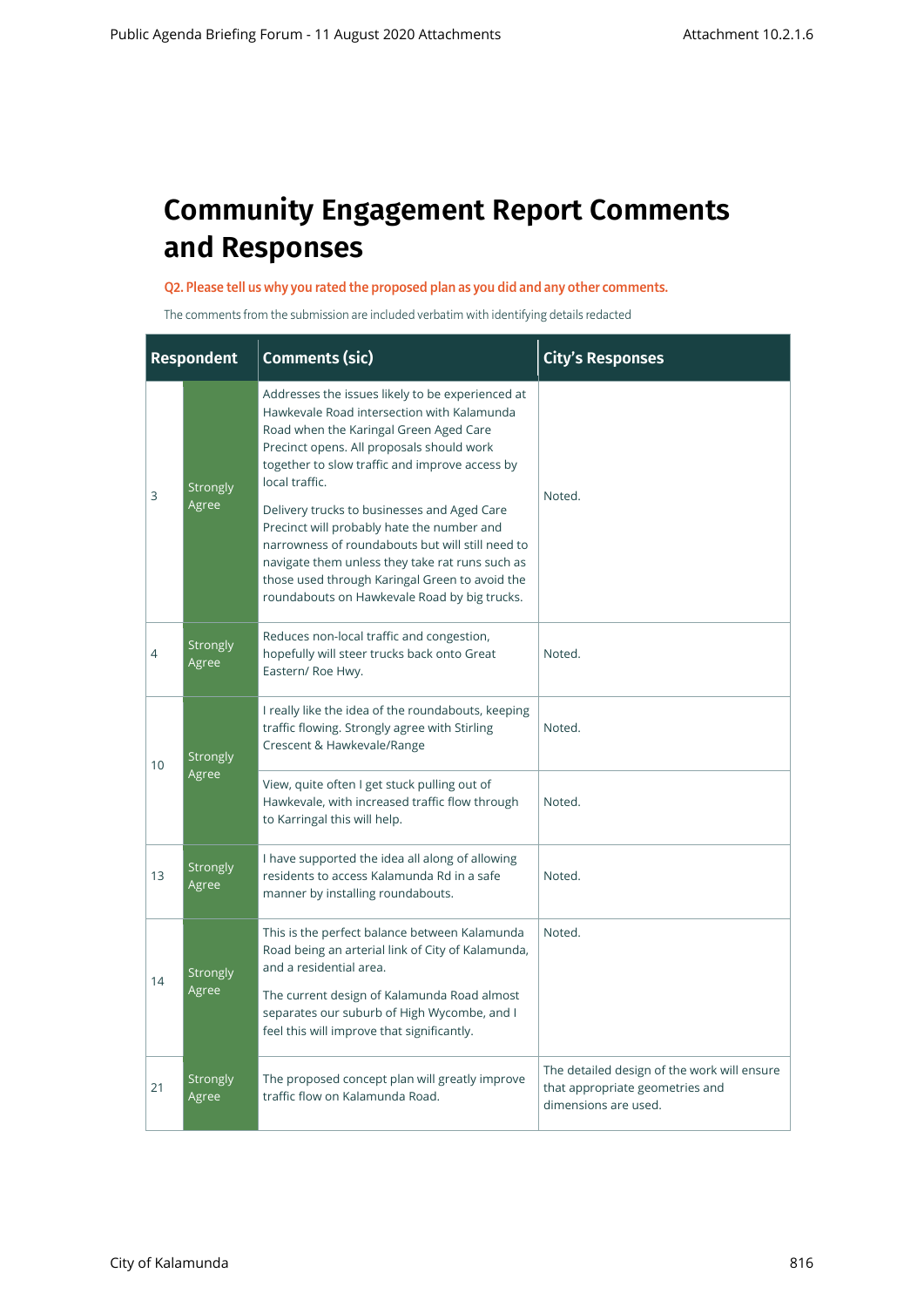| <b>Respondent</b> |                   | <b>Comments (sic)</b>                                                                                                                                                                                                                                                 | <b>City's Responses</b>                                                                                                                                                                                          |
|-------------------|-------------------|-----------------------------------------------------------------------------------------------------------------------------------------------------------------------------------------------------------------------------------------------------------------------|------------------------------------------------------------------------------------------------------------------------------------------------------------------------------------------------------------------|
|                   |                   | I suggest that the proposed new roundabout at<br>Stirling Crescent be brought forward to was<br>congestion at that point.                                                                                                                                             | The timing of work will be dependent on<br>both traffic modelling and funding.                                                                                                                                   |
| 22                | Strongly<br>Agree | Will improve access to Kalamunda Rd for local<br>residents, slow the traffic, safer for pedestrians<br>and will look prettier and more like a town<br>centre.                                                                                                         | Noted.                                                                                                                                                                                                           |
| 29                | Strongly<br>Agree | Anything to improve traffic flow and conditions<br>on Kalamunda Road will be a benefit as it only<br>needs one bus to stop near Newburn<br>Road/Chipping Road and it's chaos.                                                                                         | Noted.                                                                                                                                                                                                           |
| 30                | Strongly<br>Agree | Kalamunda Road desparately needs sorted as<br>very very busy. Footpaths & bike lane are<br>desparately needed. We have no way of leaving<br>High Wycombe safely on a push bike.                                                                                       | The designs include improved pedestrian<br>and cycling infrastructure.                                                                                                                                           |
| 33                | Strongly<br>Agree | Shire needs + MRD also need to address the use<br>of Kalamunda Rd (from Abernethy - Roe Hwy)<br>being used by vehicles larger than 12.5m long<br>(unless for deliveries) there is a bypass built for<br>this purpose. (ie. Centurion for trucks etc).                 | The design will need to provide for 19<br>metre long vehicles that are able to travel<br>"as-of-right" without special permits.<br>The overall objective is to make the road<br>unattractive to through-traffic. |
| 35                | Strongly<br>Agree | When going to Midland it is very difficult to turn<br>right onto Kalamunda Rd when coming from<br>Rangeview Rd. Roundabouts will help this a lot                                                                                                                      | This is outside the study area. However<br>separate investigations are underway for<br>Midland Road.                                                                                                             |
| 38                | Strongly<br>Agree | I live on the corner of Kalamunda Road and<br>Stirling Cres and Id like to see the removal of big<br>trucks here and anything to slow traffic down as<br>this corner is dangerous                                                                                     | Noted.                                                                                                                                                                                                           |
| 39                | Strongly<br>Agree | I think it is all long overdue! Also the lake at the<br>back of the retirement village corner of<br>Abernethy Rd & Kalamunda needs a wall built to<br>block off traffic noise, there is zero serenity<br>when your sitting on park bench there! Check it<br>yourself! | Noted. This feedback will be provided to<br>Main Roads WA for consideration with the<br>Abernethy Road upgrades.                                                                                                 |
| 41                | Strongly<br>Agree | All proposals appear to be improvements                                                                                                                                                                                                                               | Noted.                                                                                                                                                                                                           |
| 43                | Strongly<br>Agree | Slows down the traffic so it is a safer. Might stop<br>trucks using it as a thoroughfare                                                                                                                                                                              | Noted.                                                                                                                                                                                                           |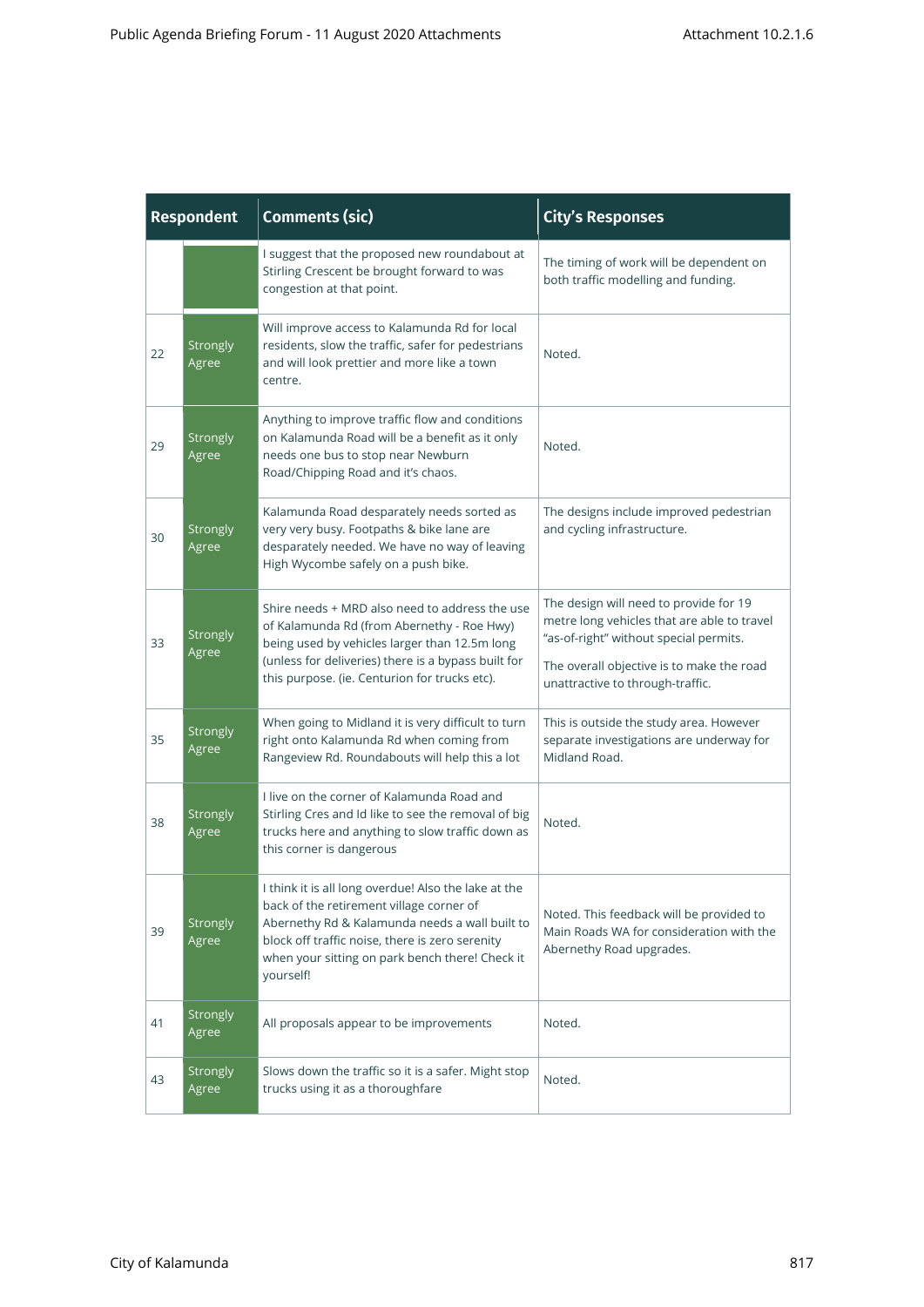| <b>Respondent</b> |                                                                                              | <b>Comments (sic)</b>                                                                                                                                                                                                                                                                                                                                                                               | <b>City's Responses</b>                                                                                                                                                                                                                                                                                  |
|-------------------|----------------------------------------------------------------------------------------------|-----------------------------------------------------------------------------------------------------------------------------------------------------------------------------------------------------------------------------------------------------------------------------------------------------------------------------------------------------------------------------------------------------|----------------------------------------------------------------------------------------------------------------------------------------------------------------------------------------------------------------------------------------------------------------------------------------------------------|
| 45                |                                                                                              | Very happy to close Fernan Road speeding cars<br>trucks parked on corner dangerous when driving<br>into street from Kalamunda Road                                                                                                                                                                                                                                                                  | Noted.                                                                                                                                                                                                                                                                                                   |
| 6                 | <b>Mostly</b><br>I think some of the intersection upgrades could<br>be improved on.<br>Agree |                                                                                                                                                                                                                                                                                                                                                                                                     | During detailed design the City will consult<br>with the nearby community to ensure the<br>designs are appropriate.                                                                                                                                                                                      |
| 11                | <b>Mostly</b><br>Agree                                                                       | Why traffic lights instead of pedestrian crossing? I<br>am going to suggest, AGAIN, that roundabouts<br>are designed to slow traffic, so that traffic from all<br>directions have an equal chance to enter, and<br>that with traffic slowed there should be no need<br>to use lights to allow pedestrians to cross.                                                                                 | Traffic lights are not proposed. Pedestrian<br>crossing lights ("Pelican crossings") will only<br>be installed if (and when) the pedestrian<br>numbers and traffic factors require it.                                                                                                                   |
|                   |                                                                                              | The single lane with cycle path and wide foot<br>path is ideal.                                                                                                                                                                                                                                                                                                                                     | Noted.                                                                                                                                                                                                                                                                                                   |
| 15                | <b>Mostly</b><br>Agree                                                                       | Trucks need to be stopped from using<br>Kalamunda road as a cut through. The state<br>government spent money so trucks could use<br>Abernethy and great eastern bypass, not<br>Kalamunda road as a short cut.                                                                                                                                                                                       | Noted. The City of Kalamunda is working<br>with the City of Swan and Main Roads WA<br>on the planning for the changes arising<br>from the Great Eastern Highway Upgrades.<br>The designs are expected to discourage<br>through traffic but must support local<br>heavy vehicles such as delivery trucks. |
| 16                | Mostly<br>Agree                                                                              | These fixes will slow the traffic and make it safer<br>to get onto Kalamunda Rd and in and out of the<br>shops all sounds good.                                                                                                                                                                                                                                                                     | Noted                                                                                                                                                                                                                                                                                                    |
| 17                | <b>Mostly</b><br>Agree                                                                       | I do not agree with all submissions.                                                                                                                                                                                                                                                                                                                                                                | During detailed design the City will consult<br>with the nearby community to ensure the<br>designs are appropriate.                                                                                                                                                                                      |
| 23                | Mostly<br>Agree                                                                              | [Left blank]                                                                                                                                                                                                                                                                                                                                                                                        |                                                                                                                                                                                                                                                                                                          |
| 24                | <b>Mostly</b><br>Agree                                                                       | It will be a wait and see. Heavy haulage and<br>articulated vehicles need to be strictly controlled<br>through HW only delivery vehicles to the<br>shopping centre and petrol deliveries to service<br>station. Buses The proposed Industrial<br>Development on Stirling the traffic flow should<br>be restricted to using Adelaide in and out.<br>Stirling Adelaide to Kalamunda very restrictive. | The designs are expected to discourage<br>through traffic but must support local<br>heavy vehicles such as delivery trucks.<br>Adelaide Street and Stirling Crescent<br>options are being investigated separately.                                                                                       |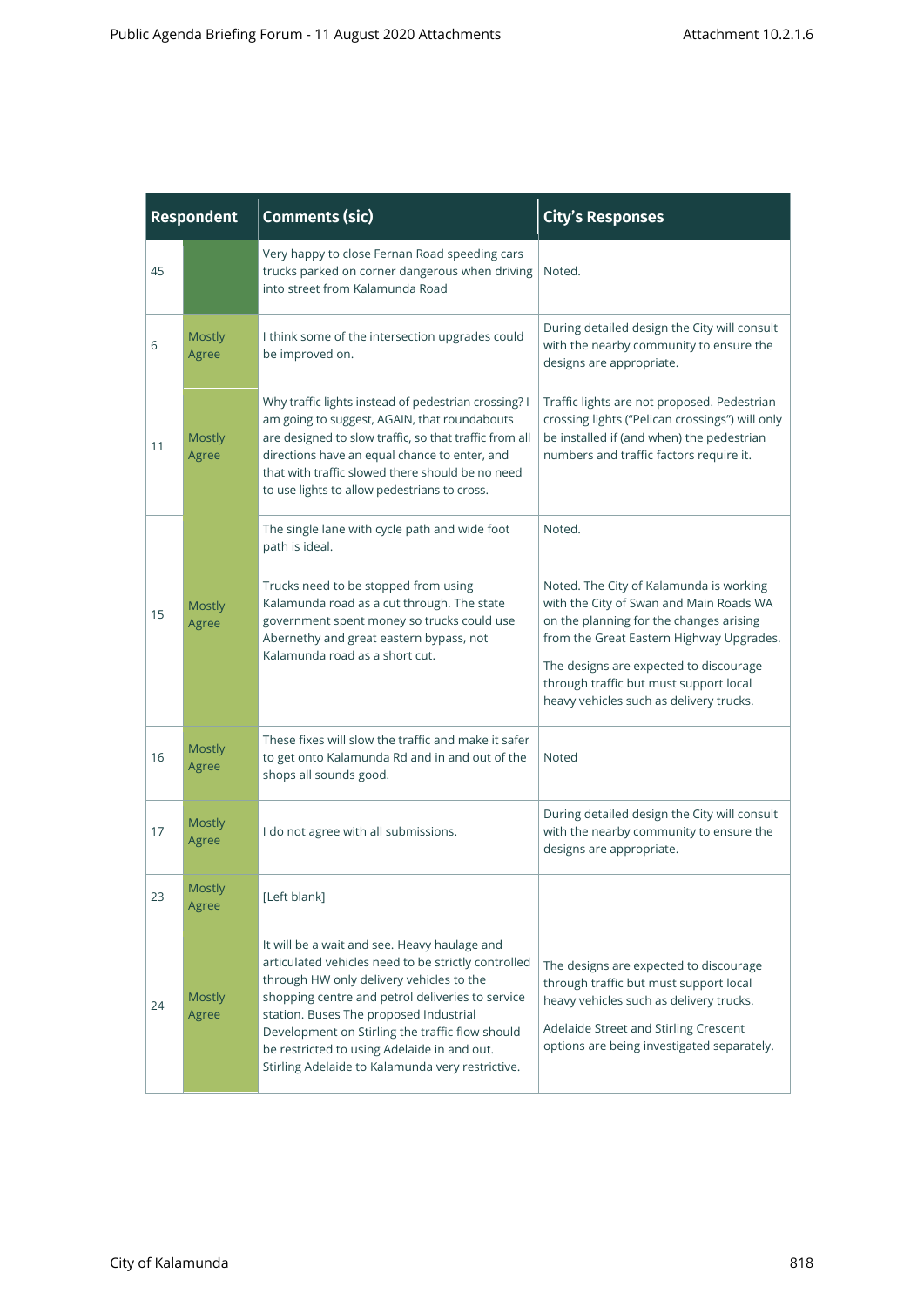| <b>Respondent</b> |                        | <b>Comments (sic)</b>                                                                                                                                                                                                                                                      | <b>City's Responses</b>                                                                                                                                                                                                                                                                                                                                                                                                                                 |  |
|-------------------|------------------------|----------------------------------------------------------------------------------------------------------------------------------------------------------------------------------------------------------------------------------------------------------------------------|---------------------------------------------------------------------------------------------------------------------------------------------------------------------------------------------------------------------------------------------------------------------------------------------------------------------------------------------------------------------------------------------------------------------------------------------------------|--|
|                   |                        | Speed should be 50. If Canning through<br>Kalamunda the same speed through, HW should<br>be the same.                                                                                                                                                                      | A speed zone review has been requested<br>from Main Roads WA for the section beside<br>the shopping centre. Main Roads WA are<br>the authority for speed zoning in WA. Main<br>Roads WA have declined the request due to<br>the nature of the road being one-sided in<br>terms of retail activity (one of many factors<br>they consider).<br>With regards to the rest of the plan, at this<br>time there is no intention to change the<br>speed zoning. |  |
| 25                | <b>Mostly</b><br>Agree | It would be strange to have 2 roundabouts so<br>close together at Rangeview and Cyril road.<br>Surely it would impede the flow of traffic!                                                                                                                                 | The detailed design of the work will ensure<br>that appropriate geometries and<br>dimensions are used.                                                                                                                                                                                                                                                                                                                                                  |  |
| 26                | <b>Mostly</b><br>Agree | Have no problem with the plans for Kalamunda<br>Rd except the dust Main Roads is creating. I live                                                                                                                                                                          | Noted.                                                                                                                                                                                                                                                                                                                                                                                                                                                  |  |
| 28                | <b>Mostly</b><br>Agree | [Left blank]                                                                                                                                                                                                                                                               |                                                                                                                                                                                                                                                                                                                                                                                                                                                         |  |
| 31                | <b>Mostly</b><br>Agree | I am against the proposal to Rangeview Rd<br>Access to Kalamunda Rd. I believe this will<br>encourage more people to use Rangeview Road<br>as their thoroughfare rather than Edney Rd. As a<br>resident with young children I don't want<br>increased traffic on Rangeview | With other improvements to the wider road<br>network, the City expects only local traffic<br>(to this area of High Wycombe) to use local<br>roads.                                                                                                                                                                                                                                                                                                      |  |
| 36                | <b>Mostly</b><br>Agree | Too many roundabouts in small distance. May<br>impede traffic flow leaving Roe Hwy                                                                                                                                                                                         | The detailed design of the work will ensure<br>that appropriate geometries and<br>dimensions are used.                                                                                                                                                                                                                                                                                                                                                  |  |
| 37                | Mostly<br>Agree        | As a resident of, I am concerned more through<br>traffic in an already busy street; more danger for $ $ impact on traffic numbers in the residential<br>our local children on roads as they play in parks<br>and community centre                                          | The proposals should not have a notable<br>streets (beyond Kalamunda Road), and will<br>deter through-traffic.                                                                                                                                                                                                                                                                                                                                          |  |
| 40                | <b>Mostly</b><br>Agree | All good except roundabout @ Cyril<br>Road/Kalamunda Road too many roundabouts<br>too close together with range court/Frenan rd<br>lights no good will stop traffic flow how about an<br>overpass                                                                          | The detailed design of the work will ensure<br>that appropriate geometries and<br>dimensions are used.                                                                                                                                                                                                                                                                                                                                                  |  |
| 44                | <b>Mostly</b><br>Agree | It is more difficult to do a right turn out of<br>Hawkevale + Rangeview Rd and it will be worse<br>when the Rowe + Kalamunda Rd intersection is                                                                                                                            | The roundabout will mean drivers will only<br>need to contend with traffic from the right,<br>and not from both directions as is currently<br>the case.                                                                                                                                                                                                                                                                                                 |  |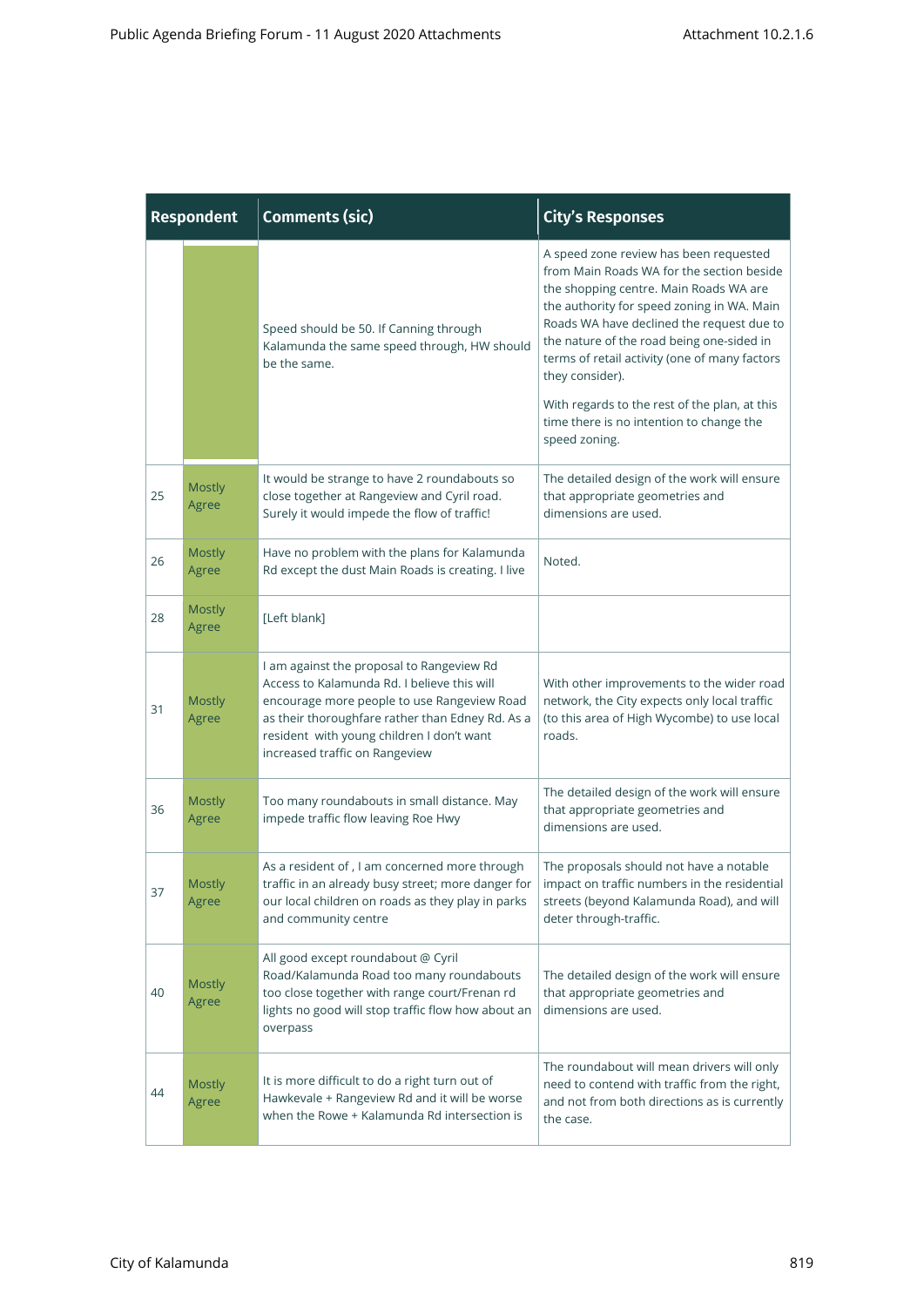|    | <b>Respondent</b>                | <b>Comments (sic)</b>                                                                                                                                                                                                                                                                                                                                                                                                                                               | <b>City's Responses</b>                                                                                                                                                                                                                                                                                                                                                                      |
|----|----------------------------------|---------------------------------------------------------------------------------------------------------------------------------------------------------------------------------------------------------------------------------------------------------------------------------------------------------------------------------------------------------------------------------------------------------------------------------------------------------------------|----------------------------------------------------------------------------------------------------------------------------------------------------------------------------------------------------------------------------------------------------------------------------------------------------------------------------------------------------------------------------------------------|
|    |                                  | complete because now the light hold up the<br>traffic                                                                                                                                                                                                                                                                                                                                                                                                               |                                                                                                                                                                                                                                                                                                                                                                                              |
| 46 | <b>Mostly</b><br>Agree           | Ok in principle but could be improved on by this<br>year (2020) placing 50kph restriction signs ON<br>Kalamunda Road because soon traffic will come<br>fast freely off new interchange with Roe Highway                                                                                                                                                                                                                                                             | A speed zone review adjacent to the<br>shopping centre has been completed and<br>sent to Main Roads WA, the authority for<br>speed zoning in WA. Main Roads WA have<br>declined the request due to the nature of<br>the road being one-sided in terms of retail<br>activity (one of many factors they consider).<br>Other parts of Kalamunda Road would also<br>not qualify for a reduction. |
| 47 | <b>Mostly</b><br>Agree           | That is a lot of roundabouts! Would have liked<br>an explanation of the (reason) plans for<br>Kalamunda Road ie. Reduce traffic flow in<br>keeping as a suburb? This would make the road<br>less of an arterial road. Is this the plan? A lot of<br>trucks use this section of the road & would<br>damage roundabouts very quickly.                                                                                                                                 | This purpose is explained in the reports.                                                                                                                                                                                                                                                                                                                                                    |
| 5  | <b>Neutral</b>                   | Some proposals are very sensible (e.g.<br>realignment and roundabout at Range Ct), while<br>others are excessive and unnecessary (e.g.<br>roundabouts at Cyril Rd and Stirling Cres.)                                                                                                                                                                                                                                                                               | The intersection designs are based on<br>traffic modelling and crash history.                                                                                                                                                                                                                                                                                                                |
| 19 | <b>Neutral</b>                   | The more slow points on Kalamunda Rd will<br>force traffic to use Abernethy Rd or the G E<br>Bypass to Roe H/Way. The more slow points the<br>less H/D traffic.                                                                                                                                                                                                                                                                                                     | Noted.                                                                                                                                                                                                                                                                                                                                                                                       |
| 1  | <b>Mostly</b><br><b>Disagree</b> | Kalamunda Rd is and should be used as a higher<br>capacity distributor rd.                                                                                                                                                                                                                                                                                                                                                                                          | The current plan is based on community<br>feedback in 2019 and endorsed by Council<br>to proceed as a low capacity main street in<br>July 2019.                                                                                                                                                                                                                                              |
| 2  | <b>Mostly</b><br><b>Disagree</b> | Too many roundabouts along Kalamunda road.<br>The existing one at Newburn was poorly<br>designed and drivers regularly encounter issues.<br>Many drivers STILL don't know how to navigate<br>them. Truck drivers mostly mount them as the<br>design is too tight for them. There will still be<br>plenty of trucks using Kalamunda Road due to<br>the industrial estates at Stirling Cr and Adelaide<br>Streets. It'll become more troublesome with<br>roundabouts. | Roundabouts are considered to be an<br>effective traffic calming treatment that<br>improve road safety while enabling efficient<br>traffic flow at intersections.<br>Some roundabouts are designed with an<br>inner "annulus" that is for trucks and other<br>large vehicles to drive over.<br>Adelaide Street and Stirling Crescent<br>options are being investigated separately.           |
| 7  | <b>Mostly</b><br><b>Disagree</b> | Upset about travelling northbound.                                                                                                                                                                                                                                                                                                                                                                                                                                  | These intersections are far apart. It is not<br>clear from the comment what the issue is.<br>A roundabout at Range Court should                                                                                                                                                                                                                                                              |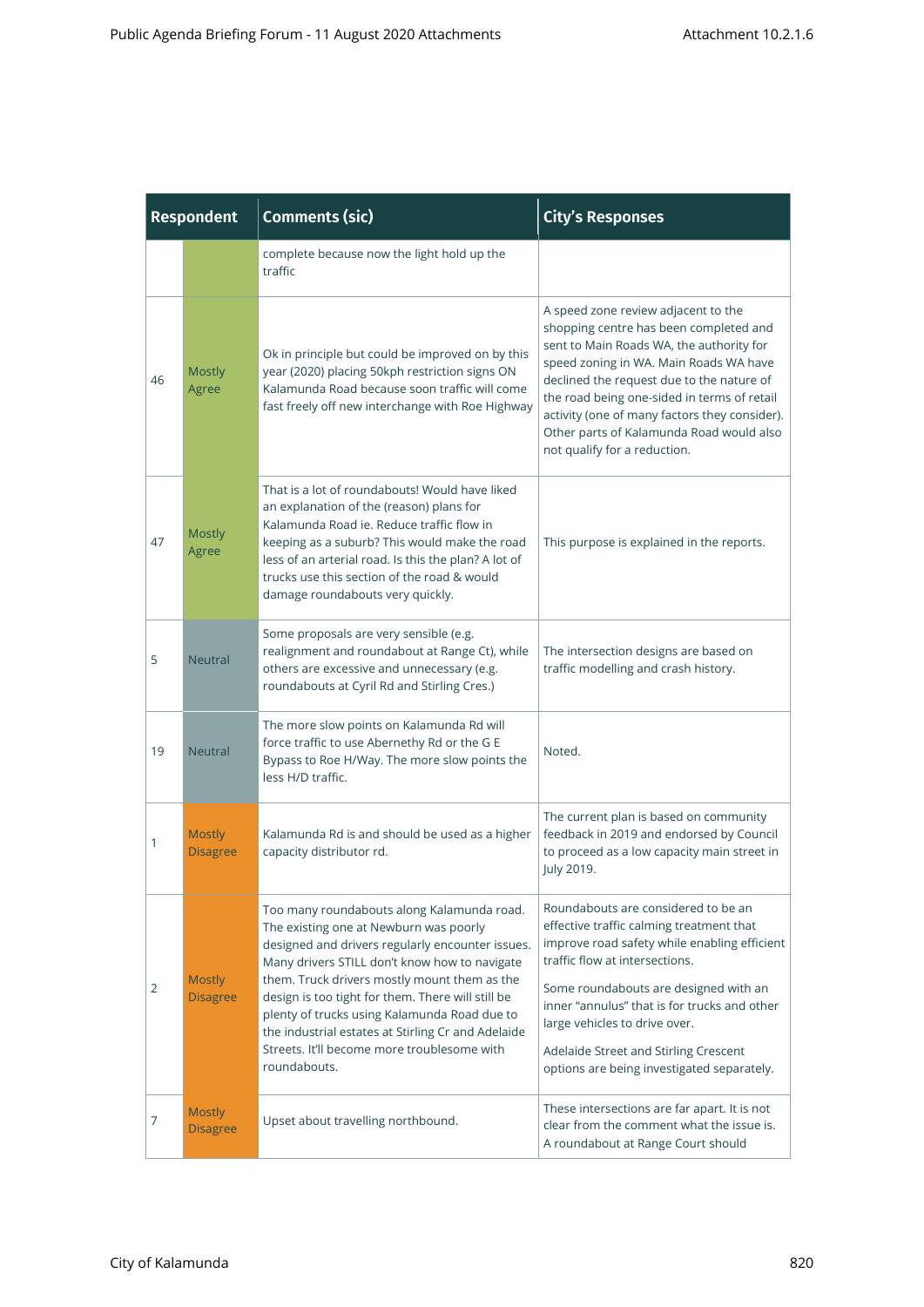| <b>Respondent</b> |                                  | <b>Comments (sic)</b>                                                                                                                                                                                                                                                                                                                                                                                                                                             | <b>City's Responses</b>                                                                                                                                                                                               |
|-------------------|----------------------------------|-------------------------------------------------------------------------------------------------------------------------------------------------------------------------------------------------------------------------------------------------------------------------------------------------------------------------------------------------------------------------------------------------------------------------------------------------------------------|-----------------------------------------------------------------------------------------------------------------------------------------------------------------------------------------------------------------------|
|                   |                                  | The only way I will accept a roundabout at Range<br>Ct is if there is a ramp on Maidavale Rd<br>northbound built prior!                                                                                                                                                                                                                                                                                                                                           | improve north-bound connectivity as<br>drivers will be able to exit onto Kalamunda<br>Road at a roundabout.                                                                                                           |
| 8                 | <b>Mostly</b><br><b>Disagree</b> | I believe that the trucks that use Kalamunda Rd<br>are the reason the road is in such a bad state. As<br>it is well known that roundabouts detour<br>speeding & also excessive truck usage,<br>Kalamunda Rd, I believe, needs a roundabout at<br>both ends, Stirling and also Range view to make<br>an impact of road uses.                                                                                                                                       | The road itself is not in poor condition.<br>Noted support of the roundabouts.                                                                                                                                        |
| 9                 | <b>Mostly</b><br><b>Disagree</b> | Why close Fernan? I am waiting for the day there<br>is an accident at Stirling Crescent and Wittenoon<br>Roads, these 2 intersections need a roundabout<br>more urgently than Fernan Road, Cyril Road and<br>the all the tree scraping. The roundabout at<br>Range Court and Hawkevale Road is a long time<br>coming. Range View Road should be a left hand<br>turn only.                                                                                         | As the project planning proceeds to<br>detailed design, there will be specific<br>consultation with the community regarding<br>the Fernan Road closure and the<br>Hawkevale-Rangeview-Range intersection<br>proposal. |
|                   |                                  | Kalamunda Road is a main thoroughfare & in<br>approx 1.5 km between Roe Highway & Stirling<br>Crescent you plan to introduce a further 3<br>roundabouts (in addition to the one already at<br>Newburn Rd/Kalamunda Rd) & a pedestrian<br>crossing.                                                                                                                                                                                                                | The current plan is based on community<br>feedback in 2019 and endorsed by Council<br>to proceed as a low capacity main street in<br>July 2019.                                                                       |
| 12                | <b>Mostly</b><br><b>Disagree</b> | Based on the size of the road at present they will<br>be relatively small in size and all they will do is<br>create bottle necks where drivers are required<br>to stop-wait-start, have to deal with/give way to<br>traffic from multiple directions, and/or take<br>unnecessary risks to get on to the roundabout<br>which may or may not be due to their or other<br>driver's frustrations. So how is this going to ease<br>congestion or improve traffic flow? | As the project planning proceeds to<br>detailed design, there will be specific<br>consultation with the community regarding<br>the intersection designs.<br>The intention is to design full sized<br>roundabouts.     |
| 18                | <b>Mostly</b><br><b>Disagree</b> | No need for a), b) or e). No need from 2025 for<br>b. No need from 2035 for b) as you guys have<br>moved this intersection three times already.                                                                                                                                                                                                                                                                                                                   | According to aerial images, Range Court<br>this was open when originally constructed,<br>and then before or around 1995 was<br>closed.                                                                                |
| 27                | <b>Mostly</b><br><b>Disagree</b> | There is one corner you forgot to mention - Cnr<br>Plover Rd and Maida Vale Rd- where "KEEP LEFT"<br>sign should be raised extensively so cars do not<br>do a "U" turn and disrupt traffic- this happens on<br>a daily basis.                                                                                                                                                                                                                                     | This intersection is outside the study area.<br>The City is however planning to make<br>improvements to this intersection.                                                                                            |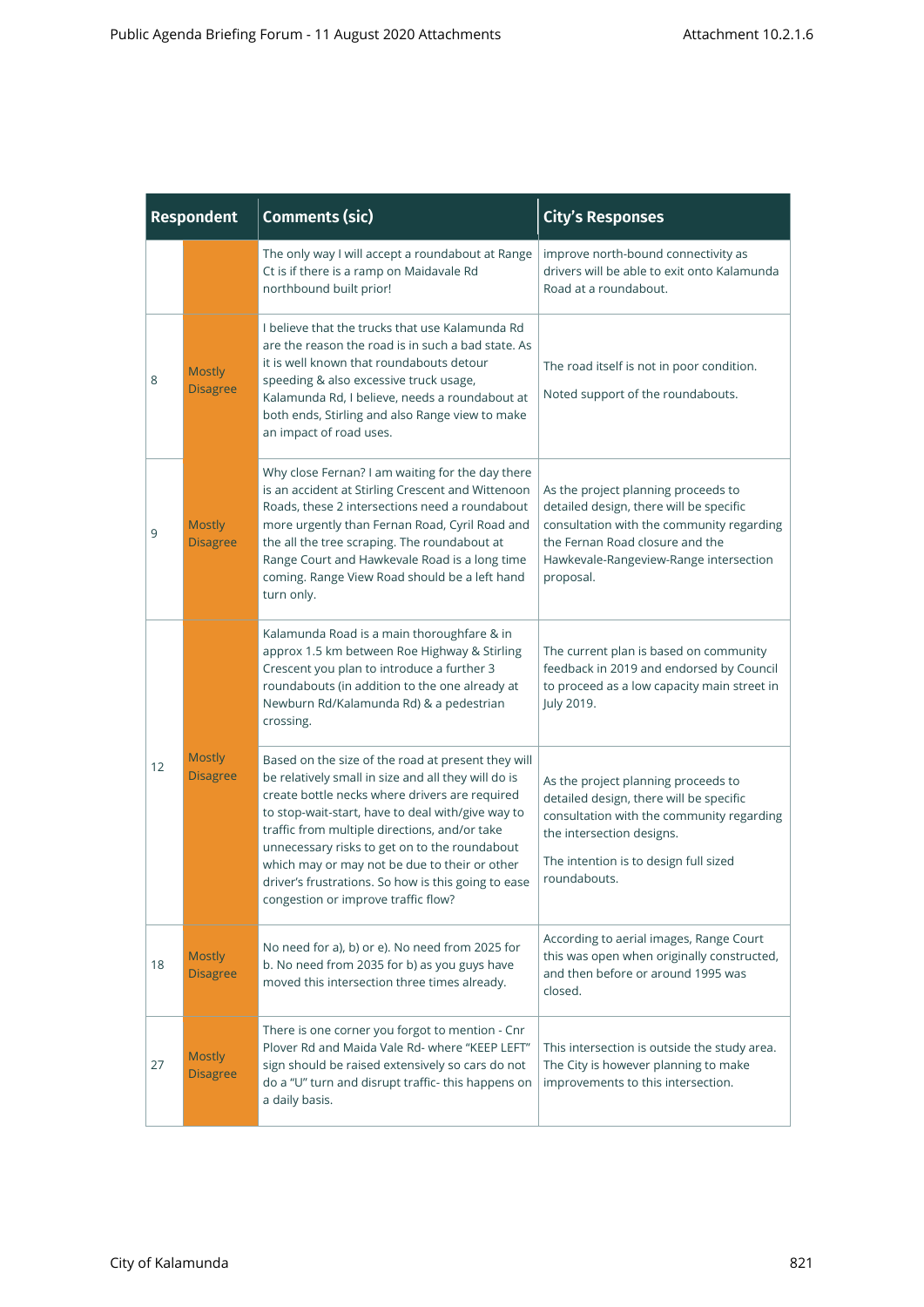| <b>Respondent</b> |                                    | <b>Comments (sic)</b>                                                                                                                                                                                                                                                                                                                                                                                                                                          | <b>City's Responses</b>                                                                                                                                                                 |
|-------------------|------------------------------------|----------------------------------------------------------------------------------------------------------------------------------------------------------------------------------------------------------------------------------------------------------------------------------------------------------------------------------------------------------------------------------------------------------------------------------------------------------------|-----------------------------------------------------------------------------------------------------------------------------------------------------------------------------------------|
| 34                | <b>Mostly</b><br><b>Disagree</b>   | We don't believe Kalamunda Road needs all<br>those roundabouts, especially Cyril road and<br>Stirling Crescent. Money should be spent<br>elsewhere, namely the back intersection on the<br>Maida Vale Road off ramp. We can't even get our<br>trees trimmed properly.                                                                                                                                                                                          | The City has appointed a contractor to<br>construct improvements at the Roe<br>Highway off ramp intersection with Maida<br>Vale Road. The work is expected to start in<br>January 2021. |
| 42                | <b>Mostly</b><br><b>Disagree</b>   | Due to McDonalds 24 hour operation noise from<br>V8 cars reving & speeding down Kalamunda Rd<br>towards Abernethy Rd all hours of the night, I<br>feel it should be a priority!! A roundabout at<br>Stirling Cres may deter them from skidding at<br>high speed up the road. I am sure you could<br>confirm this by placing a noise meter at one of<br>the houses across from McDonalds.<br>Roundabout may slow hoons coming out of<br>McDonalds late at night | Noted.                                                                                                                                                                                  |
| 20                | <b>Strongly</b><br><b>Disagree</b> | I don't want any roundabouts on Kalamunda Rd<br>and leave Range View Rd.                                                                                                                                                                                                                                                                                                                                                                                       | Noted. Roundabouts are considered to be<br>an effective traffic calming treatment that<br>improve road safety while enabling efficient<br>traffic flow at intersections.                |
| 32                | <b>Strongly</b><br><b>Disagree</b> | Need extra two lanes from Roe Hwy to<br>Abernathy Road. Still cannot understand why<br>this wasn't done during the last Kalamunda rd<br>upgrade. A roundabout at the Hawke Vale Road<br>intersection will lead to a horrendous increase in<br>traffic noise.                                                                                                                                                                                                   | The current plan is based on community<br>feedback in 2019 and endorsed by Council<br>to proceed as a low capacity main street in<br>July 2019.                                         |

| <b>Section 1: Between Abernethy and Wittenoom roads</b><br>Why close Fernan? I am waiting for the day there is an<br>Road closure                                                                                                                                                                                       | <b>Comments (sic)</b><br><b>Respondent</b>                 | <b>City's Responses</b>                                                                                                                                                                                                                                                                                                         |
|-------------------------------------------------------------------------------------------------------------------------------------------------------------------------------------------------------------------------------------------------------------------------------------------------------------------------|------------------------------------------------------------|---------------------------------------------------------------------------------------------------------------------------------------------------------------------------------------------------------------------------------------------------------------------------------------------------------------------------------|
|                                                                                                                                                                                                                                                                                                                         |                                                            |                                                                                                                                                                                                                                                                                                                                 |
| intersections need a roundabout more urgently than Fernan<br>Road, Cyril Road and the all the tree scraping. The<br>9<br>roundabout at Range Court and Hawkevale Road is a long<br>time coming. Range View Road should be a left hand turn<br>be able to function effectively as T-<br>intersections.<br>only.<br>Road. | accident at Stirling Crescent and Wittenoon Roads, these 2 | As the project planning proceeds to detailed<br>design, there will be specific consultation<br>with the community regarding the Fernan<br>The intersection designs are based on traffic<br>modelling and crash history. In this respect<br>Kalamunda-Wittenoom was considered to<br>Notable idea for left turn in to Range View |

and the control of the control of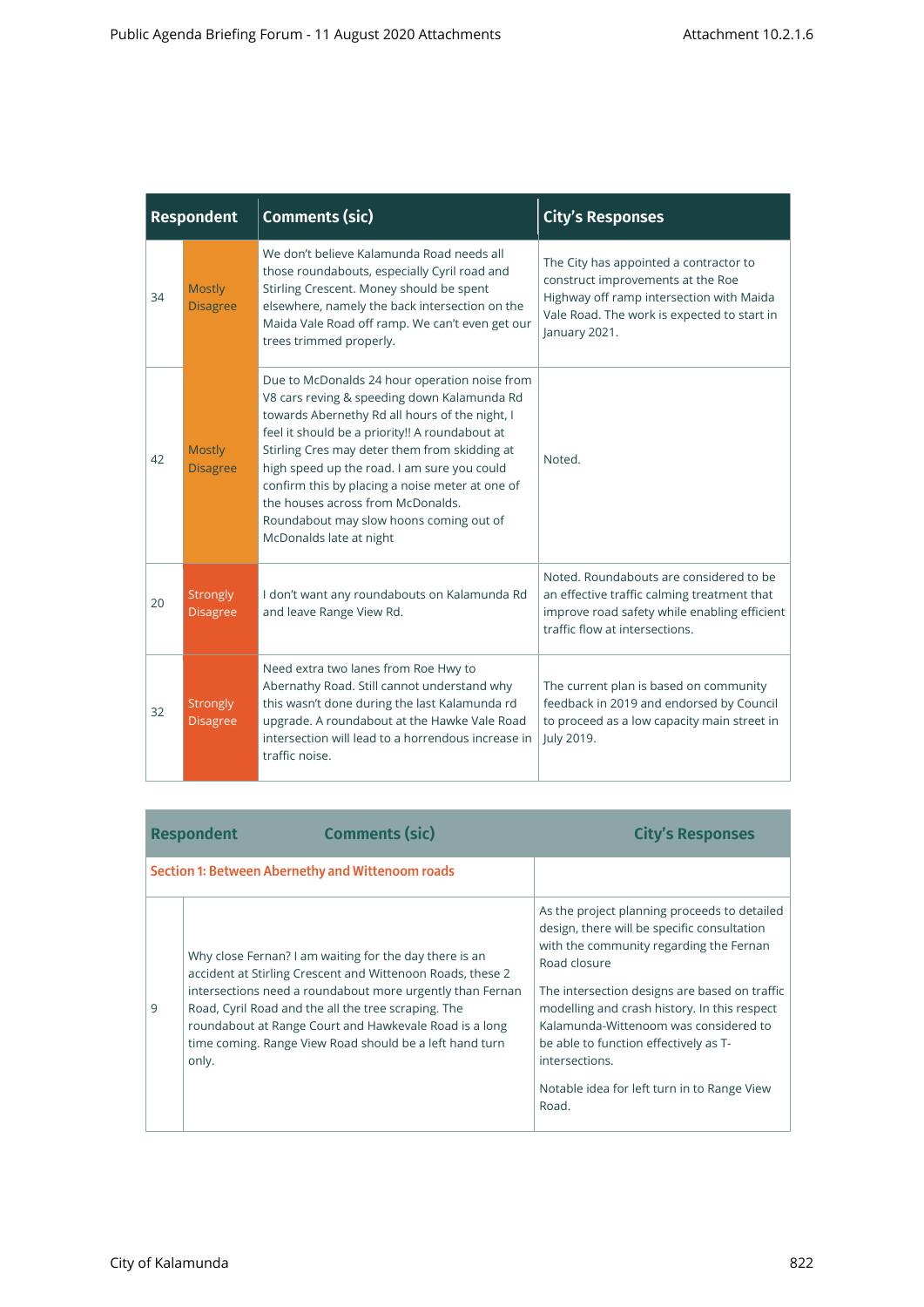|    | <b>Respondent</b><br><b>Comments (sic)</b>                                                                                                                                                                 | <b>City's Responses</b>                                                                                                                                                                            |
|----|------------------------------------------------------------------------------------------------------------------------------------------------------------------------------------------------------------|----------------------------------------------------------------------------------------------------------------------------------------------------------------------------------------------------|
| 18 | Roundabout on Stirling/ Kalamunda                                                                                                                                                                          | Noted.                                                                                                                                                                                             |
| 19 | Wittenoom Rd roundabout?                                                                                                                                                                                   | The intersection designs are based on traffic<br>modelling and crash history. In this respect<br>Kalamunda-Wittenoom was considered to<br>be able to function effectively as a T-<br>intersection. |
| 29 | Good idea                                                                                                                                                                                                  | Noted.                                                                                                                                                                                             |
|    | Section 1A: Between Abernethy Road and Stirling Crescent                                                                                                                                                   |                                                                                                                                                                                                    |
| 14 | There needs to be a plan to ensure trucks using Stirling Cr get<br>to Roe Hwy via Abernethy when Stirling Cr at Roe Hwy closes.<br>Large, sometimes oversize trucks need to stay away from<br>Kalamunda Rd | Noted. The City of Kalamunda is working<br>with the City of Swan and Main Roads WA<br>on the planning for the changes arising<br>from the Great Eastern Highway Upgrades.                          |
| 19 | Round about at Stirling Crs Section                                                                                                                                                                        | Noted.                                                                                                                                                                                             |
| 24 | A round-a-bout at Stirling now not later                                                                                                                                                                   | Noted. The timing of work is based on<br>projected traffic growth in addition to other<br>factors.                                                                                                 |
| 29 | Good idea                                                                                                                                                                                                  | Noted.                                                                                                                                                                                             |
| 47 | Is it necessary for roundabout there with Chullwyne St right<br>nearby?                                                                                                                                    | The detailed design of the work will ensure<br>that appropriate geometries and<br>dimensions are used.                                                                                             |
|    | Section 1B: Between Stirling Crescent and Wittenoom Road                                                                                                                                                   |                                                                                                                                                                                                    |
| 8  | This is a bad area not to forget Foxton Rd being a huge<br>impact to traffic, maybe a dual lane or oval roundabout will<br>work.                                                                           | The intersection designs are based on traffic<br>modelling and crash history. In this respect<br>Kalamunda-Foxton was considered to be<br>able to function effectively as T-<br>intersections.     |
| 13 | Just wondering why there are no plans for a roundabout at<br>Wittenoom Rd / Kalamunda Rd as a great deal of traffic uses<br>this intersection?                                                             | The intersection designs are based on traffic<br>modelling and crash history. In this respect<br>Kalamunda-Wittenoom was considered to<br>be able to function effectively as a T-<br>intersection. |
| 19 | Foxton Byd?                                                                                                                                                                                                | The intersection designs are based on traffic<br>modelling and crash history. In this respect<br>Kalamunda-Foxton was considered to be<br>able to function effectively as a T-<br>intersection.    |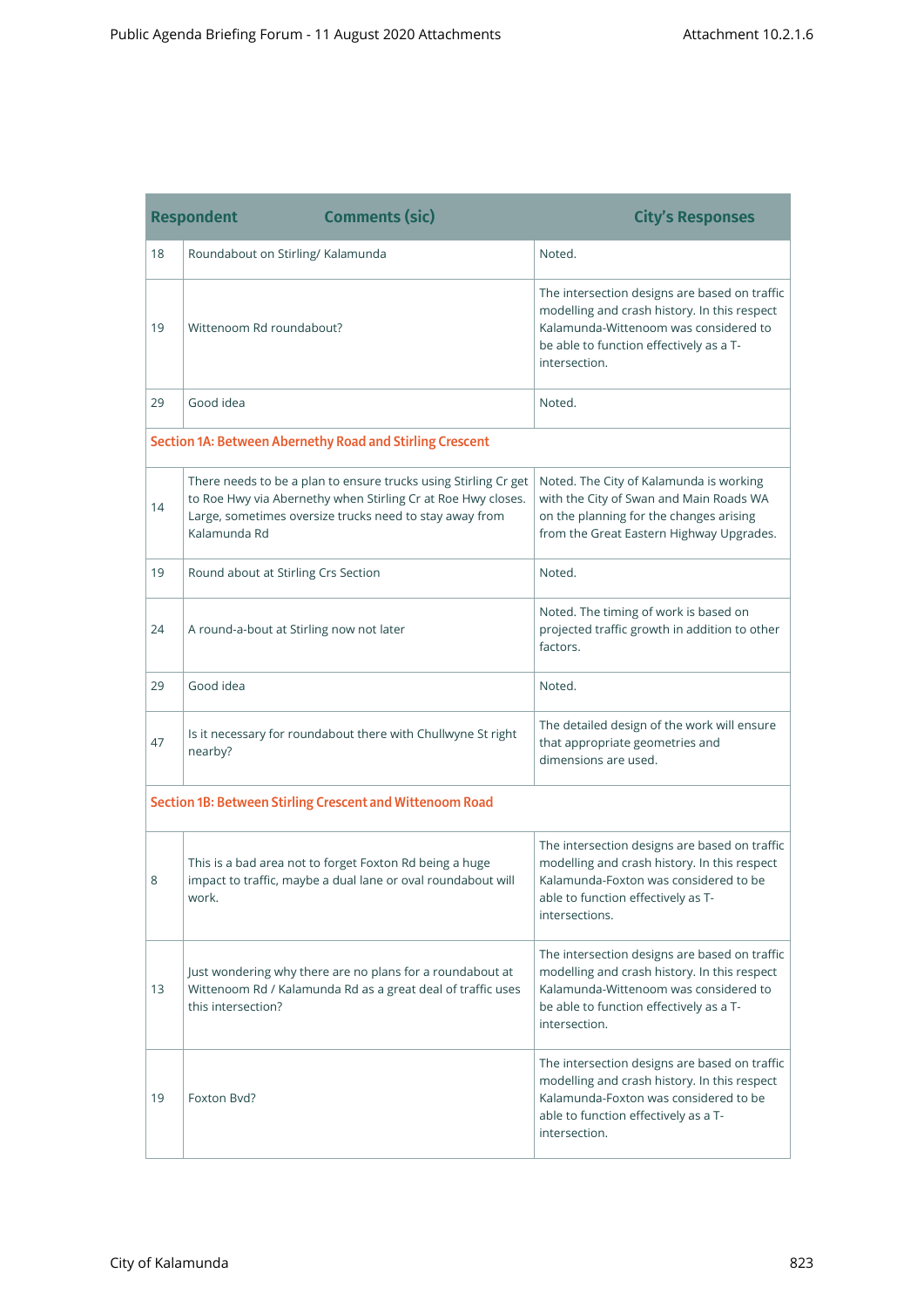|                                                                               | <b>Comments (sic)</b><br><b>Respondent</b>                                                                                                                                                                                                                                                                                                                                                                                                            | <b>City's Responses</b>                                                                                                                                                                                                                                              |
|-------------------------------------------------------------------------------|-------------------------------------------------------------------------------------------------------------------------------------------------------------------------------------------------------------------------------------------------------------------------------------------------------------------------------------------------------------------------------------------------------------------------------------------------------|----------------------------------------------------------------------------------------------------------------------------------------------------------------------------------------------------------------------------------------------------------------------|
| 23                                                                            | [Requesting] Roundabout [at Wittenoom].                                                                                                                                                                                                                                                                                                                                                                                                               | The intersection designs are based on traffic<br>modelling and crash history. In this respect<br>Kalamunda-Wittenoom was considered to<br>be able to function effectively as a T-<br>intersection.                                                                   |
| 24                                                                            | I like the latest landscaping. What are the gumtrees?                                                                                                                                                                                                                                                                                                                                                                                                 | This refers to the statues in the roundabout<br>at Kalamunda-Newburn.                                                                                                                                                                                                |
| 29                                                                            | Good idea                                                                                                                                                                                                                                                                                                                                                                                                                                             | Noted.                                                                                                                                                                                                                                                               |
| Section 2: High Wycombe Shopping Centre between Wittenoom Road and Cyril Road |                                                                                                                                                                                                                                                                                                                                                                                                                                                       |                                                                                                                                                                                                                                                                      |
| 14                                                                            | There MUST be a way to force vehicles to turn left out of the<br>shopping centre. Far too often people try to turn right out of<br>the shopping centre and almost cause an accident because<br>they cannot make the illegal sharp turn quickly enough. Does<br>the shopping centre need this many entries/exits?                                                                                                                                      | This exit has been reviewed and the<br>shopping centre has been asked to<br>implement changes to prevent this activity.                                                                                                                                              |
|                                                                               | Also, a signalised pedestrian crossing is great, but it needs to<br>be placed correctly to ensure pedestrians will use it All:<br>Roundabouts are the perfect solution to managing traffic<br>flow on Kalamunda Rd. They may not be popular as people<br>do not know how to use them, but if they are appropriately<br>sized, they will be much better than any kind of traffic light.                                                                | Noted.                                                                                                                                                                                                                                                               |
| 17                                                                            | Do away with roundabout at Kalamunda Road and Newburn<br>Road and replace with traffic lights and pedestrian crossing<br>with lights. No roundabout at chipping drive, too close to Roe<br>Hwy lights. There is enough hold ups with all the<br>roundabouts you propose, so think carefully as drivers do<br>not know how to use roundabouts. Traffic lights are the<br>positive way to go, if you need anything, and drivers know<br>what to expect. | Main Roads WA are the authority for<br>approving traffic lights at intersections.<br>None of the proposed changes are likely to<br>meet the requirements for traffic lights. As<br>each intersection proceeds to detailed<br>design, other options will be reviewed. |
| 19                                                                            | Should never been built on a main road. Shire pressure                                                                                                                                                                                                                                                                                                                                                                                                | Not sure what this comment relates to                                                                                                                                                                                                                                |
| 23                                                                            | Roundabout at Fernan                                                                                                                                                                                                                                                                                                                                                                                                                                  | As the project planning proceeds to detailed<br>design, there will be specific consultation<br>with the community regarding the Fernan<br>Road closure                                                                                                               |
| 24                                                                            | Fernon traffic light. What ever can be used to control the<br>through traffic Section 2B: Once again the big and not too big<br>trucks coming off Roe heading to the industrial in the North<br>Eastern corner, not ours but Swan they park on Kalamunda<br>road at the shops.                                                                                                                                                                        | Main Roads WA are the authority for<br>approving traffic lights at intersections.<br>None of the proposed changes are likely to<br>meet the requirements for traffic lights.<br>Further comment noted.                                                               |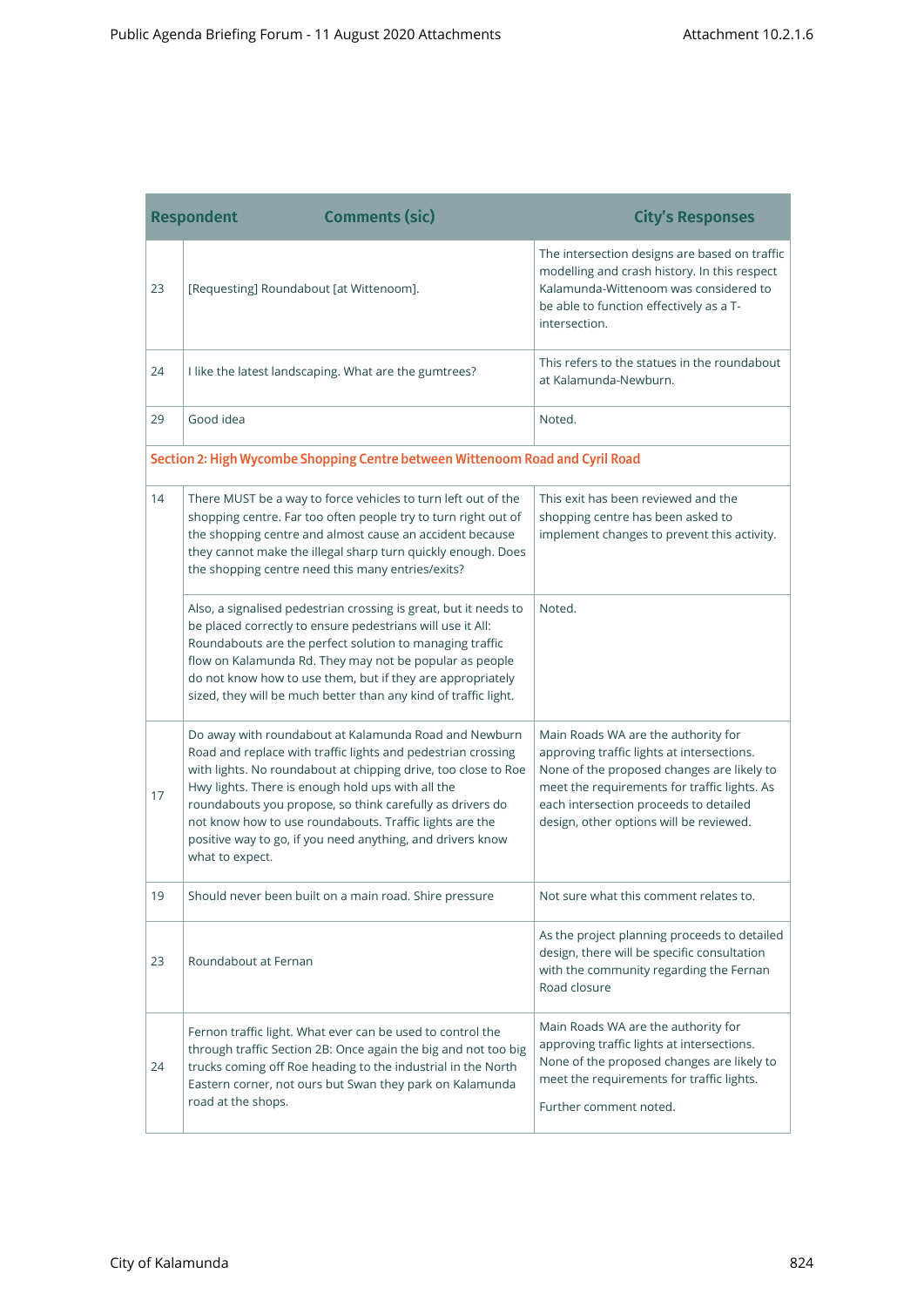|                                                                | <b>Respondent</b><br><b>Comments (sic)</b>                                                                                                                                                                      | <b>City's Responses</b>                                                                                                                                                                                                                       |
|----------------------------------------------------------------|-----------------------------------------------------------------------------------------------------------------------------------------------------------------------------------------------------------------|-----------------------------------------------------------------------------------------------------------------------------------------------------------------------------------------------------------------------------------------------|
| 28                                                             | Definitely need a crosswalk. A lot of gophers in the area. I<br>have macular degeneration and I am scared to cross<br>Kalamunda Road.                                                                           | Noted.                                                                                                                                                                                                                                        |
| 29                                                             | Good idea                                                                                                                                                                                                       | Noted.                                                                                                                                                                                                                                        |
| 30                                                             | Very busy, needs something done to slow up                                                                                                                                                                      | Noted.                                                                                                                                                                                                                                        |
| 47                                                             | Shift the tower/pole that blocks our view of oncoming traffic<br>when turning right into shopping centre off Kalamunda!                                                                                         | Noted.                                                                                                                                                                                                                                        |
|                                                                | Section 2A: Between Wittenoom Road and Newburn Road/Chipping Drive                                                                                                                                              |                                                                                                                                                                                                                                               |
| 19                                                             | Shopping centre exit                                                                                                                                                                                            | This exit has been reviewed and the<br>shopping centre has been asked to<br>implement changes to manage egress.                                                                                                                               |
| 29                                                             | Excellent idea                                                                                                                                                                                                  | Noted.                                                                                                                                                                                                                                        |
| 30                                                             | Very busy, needs something done to slow up                                                                                                                                                                      | Noted.                                                                                                                                                                                                                                        |
| Section 2B: Between Newburn Road/Chipping Drive and Cyril Road |                                                                                                                                                                                                                 |                                                                                                                                                                                                                                               |
| 19                                                             | Kenneth Rd roundabout.                                                                                                                                                                                          | The intersection designs are based on traffic<br>modelling and crash history. In this respect<br>Kalamunda-Wittenoom, Kalamunda-Foxton<br>and Kalamunda-Kenneth were considered<br>to be able to function effectively as T-<br>intersections. |
| 29                                                             | Excellent idea                                                                                                                                                                                                  | Noted.                                                                                                                                                                                                                                        |
| 30                                                             | Very busy, needs something done to slow up                                                                                                                                                                      | Noted.                                                                                                                                                                                                                                        |
| 47                                                             | Is another roundabout at Cyril Road necessary?? It is very<br>close to Hankvale Rd one Cyril Road onto Kalamunda Rd is no<br>busier than Kenneth or Foxton & there's none for Wittenoom<br>which is even busier | The detailed design of the work will ensure<br>that appropriate geometries and<br>dimensions are used.                                                                                                                                        |
|                                                                | Section 3: The section between Cyril Road and Roe Highway                                                                                                                                                       |                                                                                                                                                                                                                                               |
| 1                                                              | Roundabout not required at Cyril Rd just a slip lane                                                                                                                                                            | The intersection designs are based on traffic<br>modelling and crash history.                                                                                                                                                                 |
| 2                                                              | I don't understand why 2 roundabouts are required in this<br>section. Surely the levels of traffic don't warrant this.                                                                                          | The intersection designs are based on traffic<br>modelling and crash history.                                                                                                                                                                 |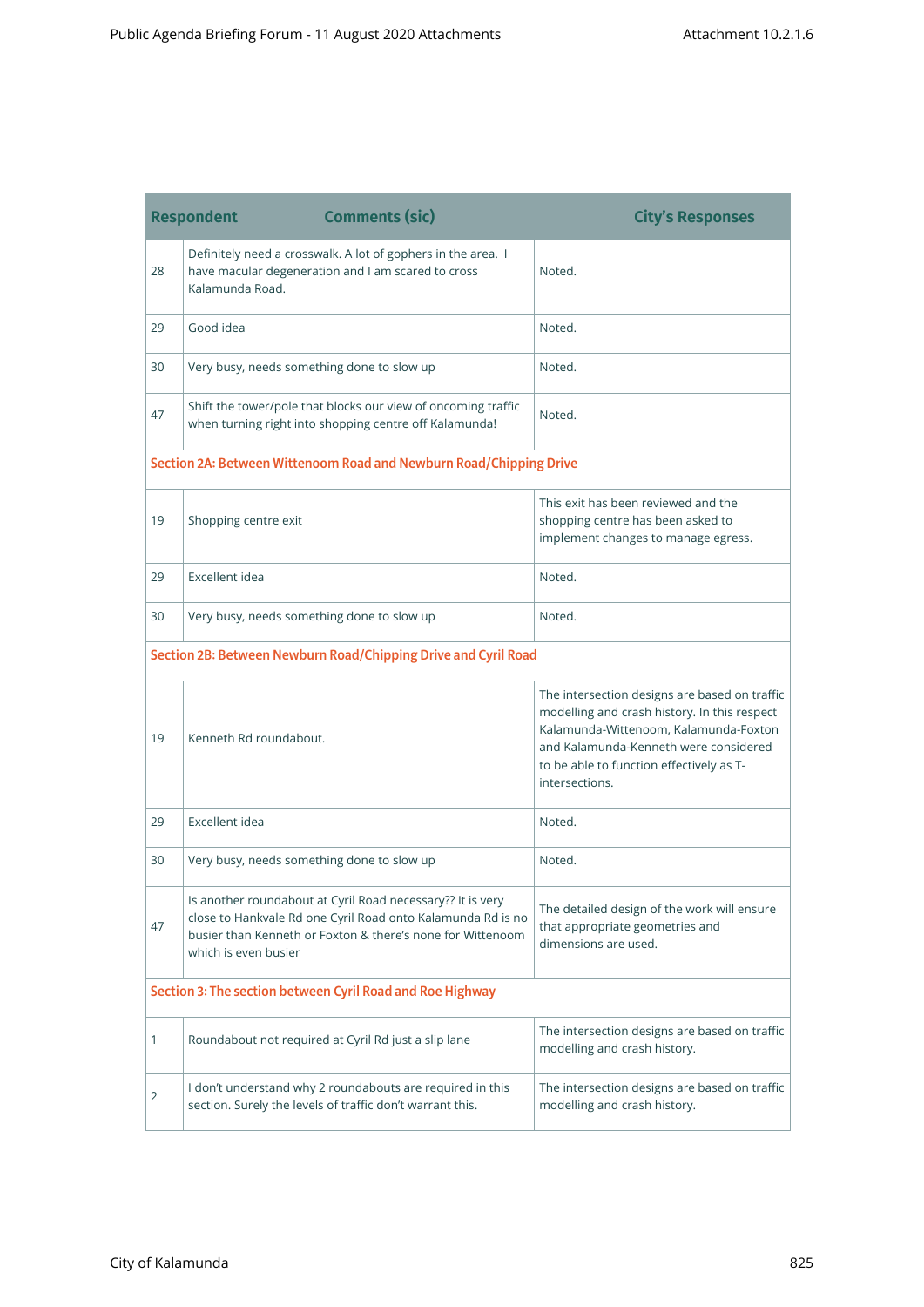|    | <b>Respondent</b>        | <b>Comments (sic)</b>                                                                                                                                                                                                                                                                                                                                                                                                                                                                                                                                                                                                                                                                                                                                                                                                                                                                                                                                                                                                                                                 | <b>City's Responses</b>                                                                                                                                                                                                    |
|----|--------------------------|-----------------------------------------------------------------------------------------------------------------------------------------------------------------------------------------------------------------------------------------------------------------------------------------------------------------------------------------------------------------------------------------------------------------------------------------------------------------------------------------------------------------------------------------------------------------------------------------------------------------------------------------------------------------------------------------------------------------------------------------------------------------------------------------------------------------------------------------------------------------------------------------------------------------------------------------------------------------------------------------------------------------------------------------------------------------------|----------------------------------------------------------------------------------------------------------------------------------------------------------------------------------------------------------------------------|
| 5  |                          | Streetscaping should be minimal- there's no justification for<br>spending ratepayers' money for aesthetics, when it instead<br>could be spent on practical transport solutions (e.g.                                                                                                                                                                                                                                                                                                                                                                                                                                                                                                                                                                                                                                                                                                                                                                                                                                                                                  | Streetscaping is intended to enhance the<br>amenity and hence quality of life of the<br>area.                                                                                                                              |
|    | Roe Hwy to Abernethy Rd) | converting Kalamunda Road into a dual-carriageway from                                                                                                                                                                                                                                                                                                                                                                                                                                                                                                                                                                                                                                                                                                                                                                                                                                                                                                                                                                                                                | Funding assistance will be sought through<br>grants and other sources to limit the impact<br>to municipal funds.                                                                                                           |
|    |                          |                                                                                                                                                                                                                                                                                                                                                                                                                                                                                                                                                                                                                                                                                                                                                                                                                                                                                                                                                                                                                                                                       | The current plan is based on community<br>feedback in 2019 and endorsed by Council<br>to proceed as a low capacity main street in<br>July 2019.                                                                            |
| 12 |                          | Specifically relating specifically the roundabout at the<br>intersection of Kalamunda Rd & Range Court. I have already<br>had to deal with the increase in traffic volume (especially<br>trucks) when Kalamunda Rd was upgraded so I am strongly<br>against this proposal because of the direct & significant<br>negative impact this will have on me & my property. I live at<br>which sits at the end of the court (same end as the proposed<br>roundabout) & I will be impacted more than any other<br>property bordering the proposed roundabout or located in<br>the court. In addition to being close to the proposed<br>roundabout my home sits close to the front of the property<br>which makes me more vulnerable than if it was further back.<br>I understand you want to look after road users but it<br>shouldn't be without regard to home owners who are directly<br>affected who will be forced to live with the changes at the<br>expense of their physical health and mental well-being, nor<br>where the proposed changes may introduce more risk. | As the project planning proceeds to detailed<br>design, there will be specific consultation<br>with the community regarding the designs.                                                                                   |
| 12 | rooms.                   | I have made the assumption that Range Court will not only be<br>extended but also widened to allow for optimal traffic flow to<br>the left, right and straight ahead. This would mean that the<br>current bus stop will need to be relocated (to?) & that the<br>trees in front of my property will be removed to allow the<br>current footpath to be redirected along the narrow verge in<br>front of my property. In addition to my main concerns, the<br>removal of the trees will mean my home has nothing to<br>block/diffuse approaching vehicle headlights at night or have<br>some protection from the summer sun. Yes, I can close the<br>blinds & roller shutters but these both block open windows<br>which effectively mean I have no air flow through those                                                                                                                                                                                                                                                                                              | As the project planning proceeds to detailed<br>design, there will be specific consultation<br>with the community regarding the designs.<br>There are a range of options that could be<br>applied to resolve the concerns. |
|    | affect me even further?  | Also, your future plans refer to bike lanes and improved<br>shared paths. Is this going to be factored in as part of this<br>proposal or is it going to be done at a later date which may                                                                                                                                                                                                                                                                                                                                                                                                                                                                                                                                                                                                                                                                                                                                                                                                                                                                             | The intention is to complete each section or<br>intersection as complete projects, including<br>all elements.                                                                                                              |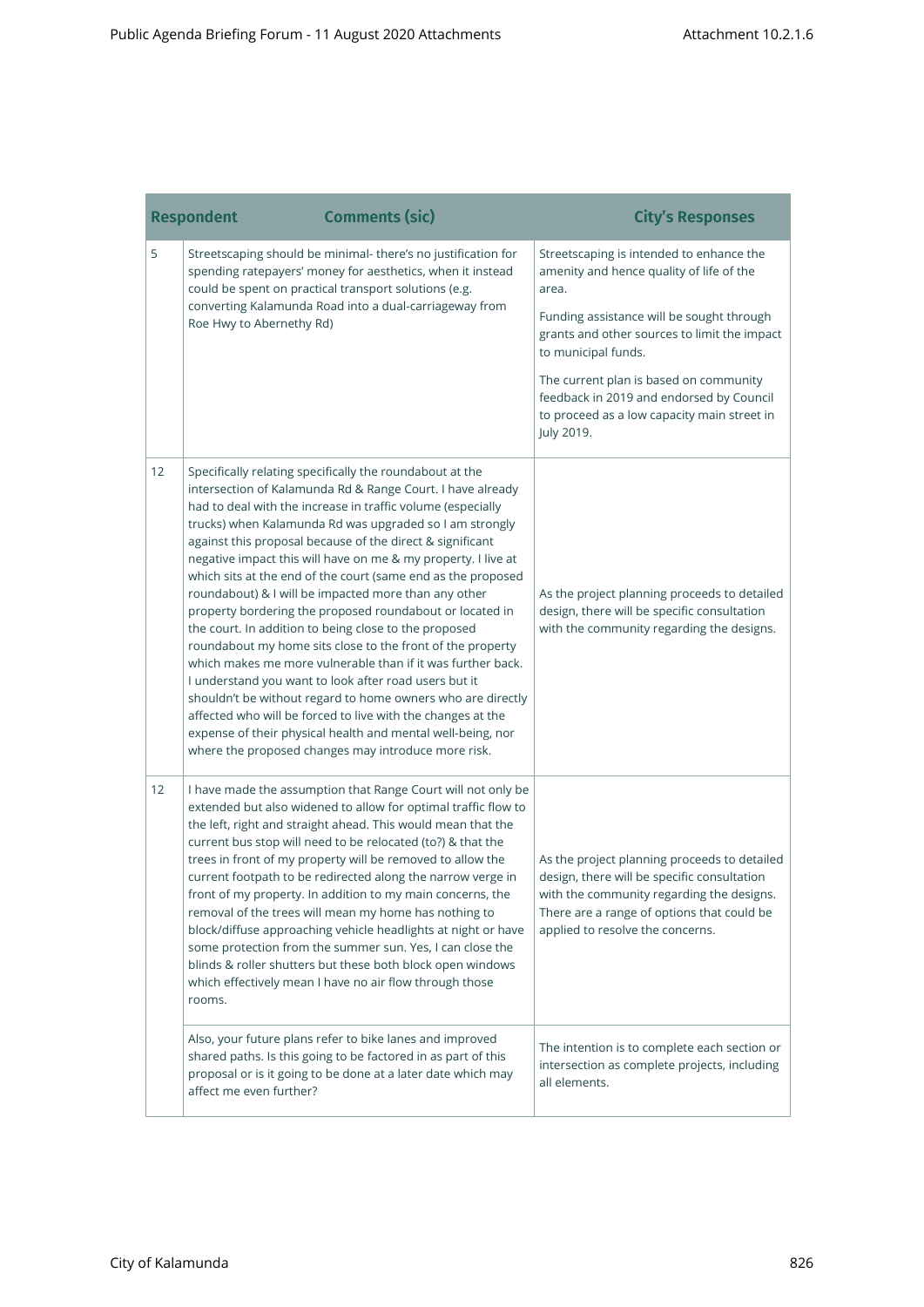è

|    | <b>Respondent</b>                                               | <b>Comments (sic)</b>                                                                                                                                                                                                                                                                                                                                                                                                                                                                                                                                                                                                                                                                                              | <b>City's Responses</b>                                                                                                                                                                                                                                                                                                                                                       |
|----|-----------------------------------------------------------------|--------------------------------------------------------------------------------------------------------------------------------------------------------------------------------------------------------------------------------------------------------------------------------------------------------------------------------------------------------------------------------------------------------------------------------------------------------------------------------------------------------------------------------------------------------------------------------------------------------------------------------------------------------------------------------------------------------------------|-------------------------------------------------------------------------------------------------------------------------------------------------------------------------------------------------------------------------------------------------------------------------------------------------------------------------------------------------------------------------------|
|    | from: Vehicles Idling/waiting (including loud<br>Range View Rd. | I would also like to know how you plan to address my other<br>concerns. The increase in noise & fumes entering my home<br>stereos/exhausts) to turn on to Kalamunda Rd; Increased<br>vehicle activity up/down Range Court; and Vehicles<br>accelerating out of/braking (including hoons, trucks using<br>exhaust brakes) approaching the roundabout. The increase<br>in headlights/emergency service lights shining in to the front<br>of my home at night from: Vehicles turning into Range Court<br>from Kalamunda Rd; Vehicles driving through from<br>Hawkevale Rd, and Vehicles coming up Range Court from                                                                                                    | As the project planning proceeds to detailed<br>design, there will be specific consultation<br>with the community regarding the designs.<br>There are a range of options that could be<br>applied to resolve the concerns.                                                                                                                                                    |
|    |                                                                 | The impact to my privacy due to the close proximity of the<br>front of my home to the footpath where people will be able<br>to look into my living room or bedroom. It will also be<br>impacted due to traffic flow coming closer to my side<br>boundary where higher vehicles will be able to see over the<br>fence and into my yard & kitchen/dining area. My safety will<br>be impacted & the potential for damage to me/my car will<br>increase as access to my property will be very close to where<br>vehicles exit the roundabout on to Range Court.                                                                                                                                                        | As the project planning proceeds to detailed<br>design, there will be specific consultation<br>with the community regarding the designs.<br>There are a range of options that could be<br>applied to resolve the concerns.                                                                                                                                                    |
| 12 | the repairs/improvements I have made.                           | As I slow down, or required to stop due to my driveway being<br>blocked, then the potential to be rear ended is very likely.<br>There is also the increased risk of damage to my home<br>because of an out control vehicle entering/exiting the<br>roundabout. If this occurred then it may also affect my ability<br>to adequately secure my home while waiting repairs. I'm sure<br>there is more that I haven't identified that may not even be<br>known for years (home structural integrity or land stability<br>from vibration when building the roundabout or traffic<br>vibration) but just looking at the ones listed I am pretty sure<br>that the value of my property will also decrease even after all | As the project planning proceeds to detailed<br>design, there will be specific consultation<br>with the community regarding the designs.<br>There are a range of options that could be<br>applied to resolve the concerns.<br>Improvements in road safety, streetscaping,<br>and reductions in speeds should all<br>contribute to improved property values<br>along the road. |
|    |                                                                 | Finally, I am currently able to have a skip bin for rubbish<br>removal from the shire but these can only be positioned on<br>the verge. So if I don't have a verge how does this work? Will<br>this no longer be available to me? Thank you for taking the<br>time to read this and I look forward to hearing from you.                                                                                                                                                                                                                                                                                                                                                                                            | As the project planning proceeds to detailed<br>design, there will be specific consultation<br>with the community regarding the designs.                                                                                                                                                                                                                                      |
| 15 | moving it's position.                                           | The position of the road into Hawkevale road is dangerous.<br>Its original position removes the danger of cars turning into<br>the first 2 properties on the west side of Hawkevale road.<br>Why do you need to move its original position? This is just<br>adding to the cost and there will be no clear advantage in                                                                                                                                                                                                                                                                                                                                                                                             | The detailed design of the work will ensure<br>that appropriate geometries and<br>dimensions are used.                                                                                                                                                                                                                                                                        |
| 29 | Excellent idea                                                  |                                                                                                                                                                                                                                                                                                                                                                                                                                                                                                                                                                                                                                                                                                                    | Noted.                                                                                                                                                                                                                                                                                                                                                                        |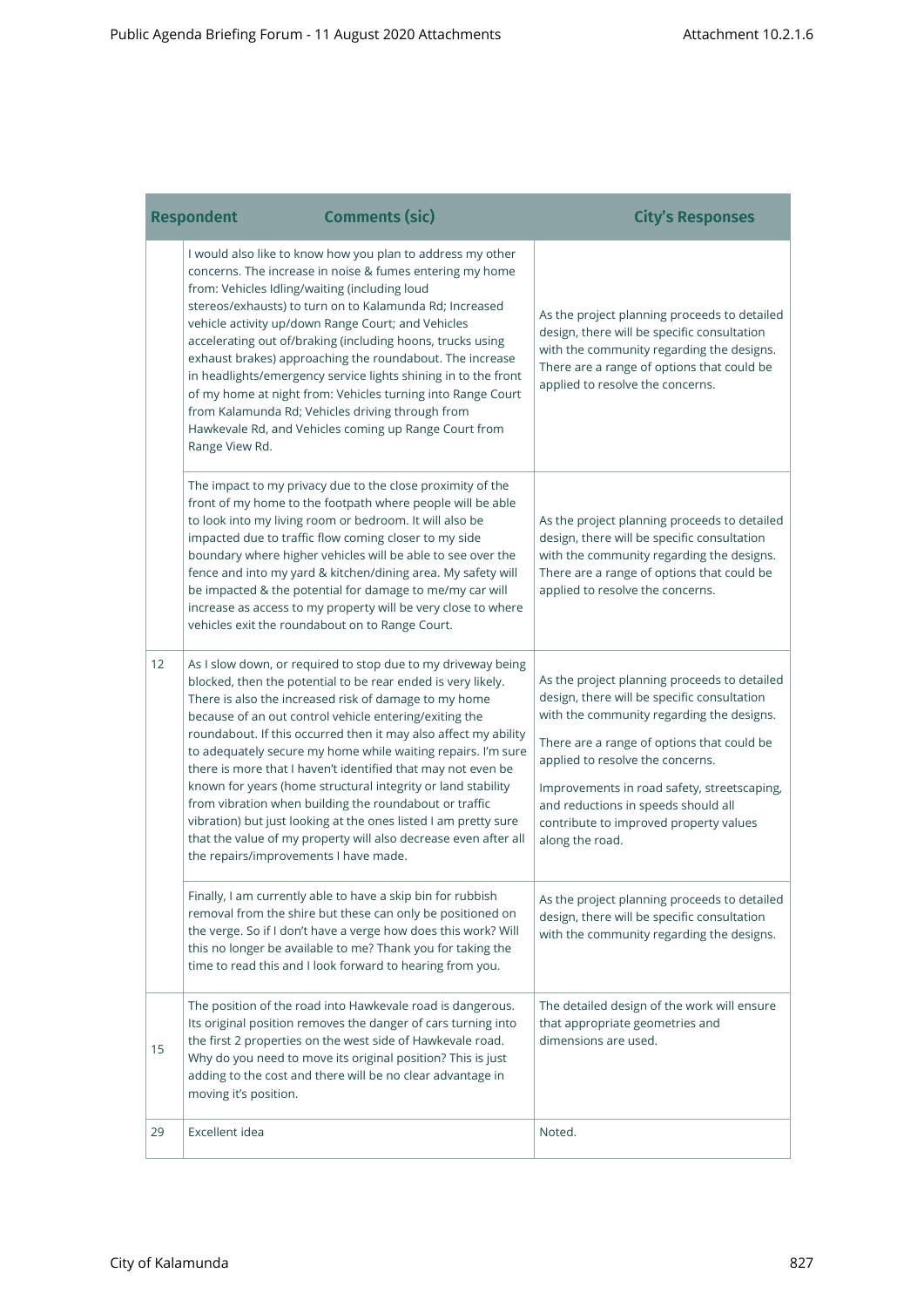the control of the control of the control

<u> 1989 - Johann Barnett, mars et al. 19</u>

|    | <b>Comments (sic)</b><br><b>Respondent</b>                                                                                                                                                                                                                                                     | <b>City's Responses</b>                                                                                                                                                                                                                                                                                                                                                                                                                                |
|----|------------------------------------------------------------------------------------------------------------------------------------------------------------------------------------------------------------------------------------------------------------------------------------------------|--------------------------------------------------------------------------------------------------------------------------------------------------------------------------------------------------------------------------------------------------------------------------------------------------------------------------------------------------------------------------------------------------------------------------------------------------------|
| 30 | Only going to get busier, but should be improved when Roe<br>finished.                                                                                                                                                                                                                         | Noted.                                                                                                                                                                                                                                                                                                                                                                                                                                                 |
| 32 | Should be four lanes                                                                                                                                                                                                                                                                           | The current plan is based on community<br>feedback in 2019 and endorsed by Council<br>to proceed as a low capacity main street in<br>July 2019.                                                                                                                                                                                                                                                                                                        |
| 35 | There is a bus stop at end of Range Court with parking for<br>parents to pick up kids on bus. Can cul-de-sac and bus stop<br>be relocated to end of Rangeview Rd                                                                                                                               | Notable suggestion and will be considered<br>with detailed design.                                                                                                                                                                                                                                                                                                                                                                                     |
| 36 | Cyril Road roundabout not needed                                                                                                                                                                                                                                                               | The intersection designs are based on traffic<br>modelling and crash history.                                                                                                                                                                                                                                                                                                                                                                          |
| 38 | Less trucks and slower speed limit as cars + trucks travel well<br>above current speed limit. The hardstand trucks do not<br>follow the rule of entering at Kalamunda Road.                                                                                                                    | Noted. Not clear on the meaning of the 'rule<br>of entering'.                                                                                                                                                                                                                                                                                                                                                                                          |
| 39 | do u plan to landscaspe this section? Next to umina recently<br>mulched!                                                                                                                                                                                                                       | The projects will be delivered over many<br>years, and are subject to further design.                                                                                                                                                                                                                                                                                                                                                                  |
| 46 | Needs doing no later than 2022 because new Roe Highway<br>and Kalamunda Interchange                                                                                                                                                                                                            | Noted, however the City will be limited in<br>the ability to fund the work.                                                                                                                                                                                                                                                                                                                                                                            |
| 47 | 1) Access needs to remain as a thoroughfare from Rangeview<br>to Berle to Edney for reasonable access on Kalamunda Rd to<br>go to Midland.<br>2) Mini shopping centre right near Roe should only have<br>single entry/exit Road because of close proximity to new<br>Roe/Kalamunda Roundabout. | The intersection designs are based on traffic<br>modelling and crash history. In this respect<br>repositioning the intersection to Range<br>Court was considered to be a better<br>outcome.<br>As the project planning proceeds to detailed<br>design, there will be specific consultation<br>with the community regarding the designs.<br>The access to the shopping centre is being<br>improved as part of the Roe-Kalamunda<br>Interchange project. |

| <b>Additional Comments</b> |                                                                              |                                                                                                                                                                                                                                                                                                        |
|----------------------------|------------------------------------------------------------------------------|--------------------------------------------------------------------------------------------------------------------------------------------------------------------------------------------------------------------------------------------------------------------------------------------------------|
| 4                          | What time frame are we looking for Maida Vale road path<br>and road upgrade. | Not clear which part of Maida Vale Road this is<br>referring to. The section between Roe Highway<br>and Ibis Place will not be upgraded until the<br>Forrestfield North Structure plan reaches<br>maturity. Further west the road will be<br>upgraded in 2021 as part of the train station<br>project. |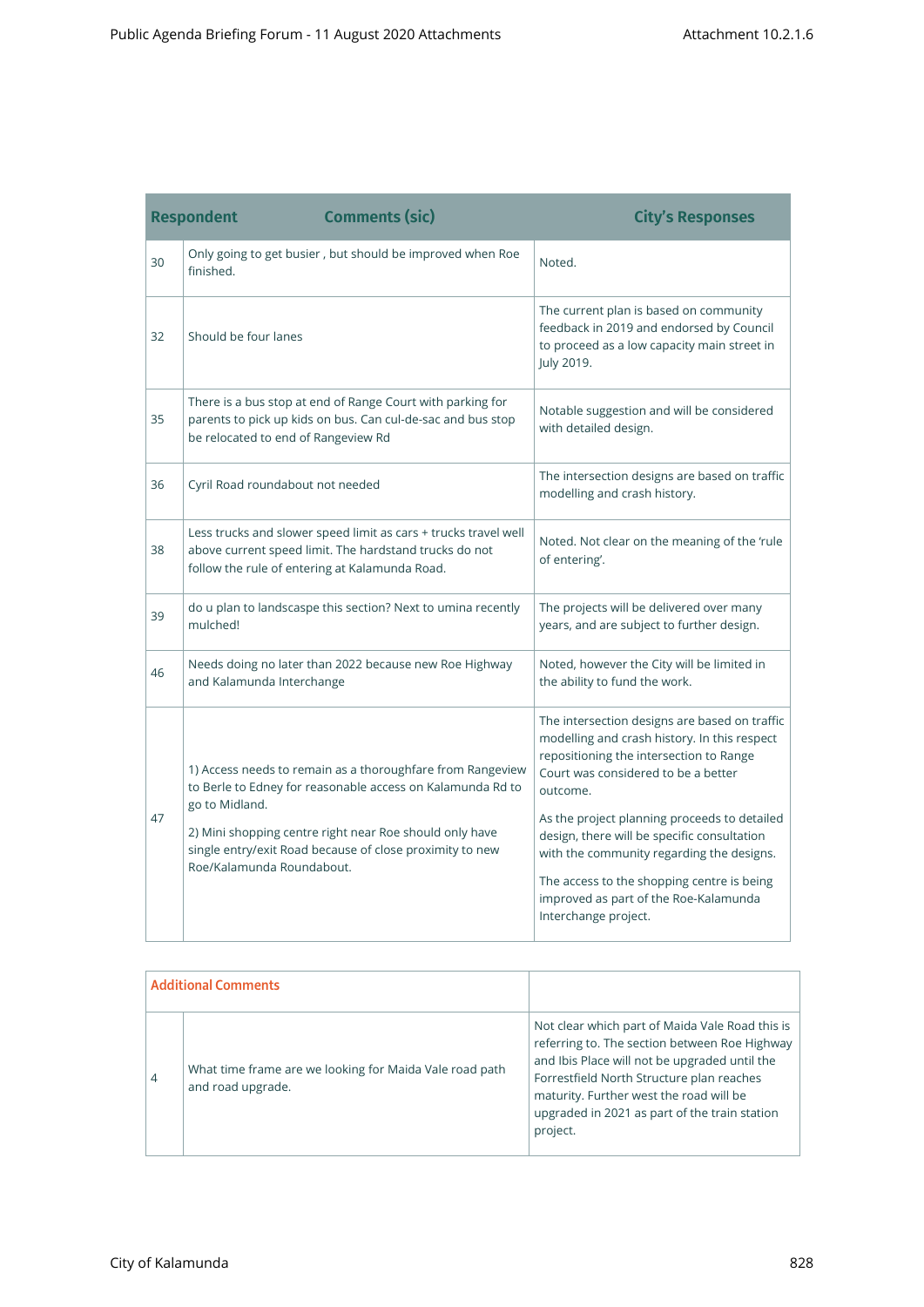| 5  | High Wycombe is looking good, the community is getting<br>stronger we just need a council to get strong with us.                                                                                                                                                                                                                                                                                                                                                                                                                                                    | Noted.                                                                                                                                                                                                                                                                                                                                                                                                     |
|----|---------------------------------------------------------------------------------------------------------------------------------------------------------------------------------------------------------------------------------------------------------------------------------------------------------------------------------------------------------------------------------------------------------------------------------------------------------------------------------------------------------------------------------------------------------------------|------------------------------------------------------------------------------------------------------------------------------------------------------------------------------------------------------------------------------------------------------------------------------------------------------------------------------------------------------------------------------------------------------------|
| 7  | The only way i will accept a roundabout at Range Ct is if<br>there is a ramp on Maida Vale Rd Northbound built prior!                                                                                                                                                                                                                                                                                                                                                                                                                                               | Main Roads WA have advised they are unable<br>to provide a north-bound ramp off Maida Vale<br>Road due to proximity to the Roe-Kalamunda<br>Interchange.<br>As the project planning proceeds to detailed<br>design, there will be specific consultation with<br>the community regarding the designs.                                                                                                       |
| 9  | Who of the persons wanting these changes actually use<br>these roads every day. We the residents do and know.                                                                                                                                                                                                                                                                                                                                                                                                                                                       | The current plan is based on community<br>feedback in 2019 and endorsed by Council to<br>proceed as a low capacity main street in July<br>2019. Had the City received a resounding non-<br>support of change this would have resulted in<br>a different outcome.                                                                                                                                           |
| 11 | Again, as in Qld signage, I am going to request that<br>roundabouts have suggested 30kmp/h (eg) and give way<br>signage. If the roundabouts are installed and traffic is<br>required to slow down (this is just not happening at the<br>Newburn / Kalamunda Rds intersection) then drivers will<br>already be alert enough to give way at a pedestrian crossing.<br>So many traffic lights in WA are set to waste time and vehicle<br>emissions. Roundabouts work! But only when made<br>properly.<br>Please invite me to come and explain our driver frustrations! | In order to meet the design standards for a 30<br>km/hr intersection, the City would need to<br>implement substantial traffic calming<br>treatments.<br>The detailed design of the work will ensure<br>that appropriate geometries and dimensions<br>are used.<br>As the project planning proceeds to detailed<br>design, there will be specific consultation with<br>the community regarding the designs. |
| 15 | Will you be applying to stop the trucks using Kalamunda<br>road as a shortcut. They have ample alternatives without<br>using Kalamunda Road.                                                                                                                                                                                                                                                                                                                                                                                                                        | The design will need to provide for 19 metre<br>long vehicles that are able to travel "as-of-<br>right" without special permits.<br>To limit the size of trucks would require a<br>separate approval. No class limits are<br>presently proposed.                                                                                                                                                           |
| 16 | As well as improved road system it will be nice to have<br>native landscaping same as what has been done between<br>Stirling Cres and Wittenoom Rd.                                                                                                                                                                                                                                                                                                                                                                                                                 | Noted.                                                                                                                                                                                                                                                                                                                                                                                                     |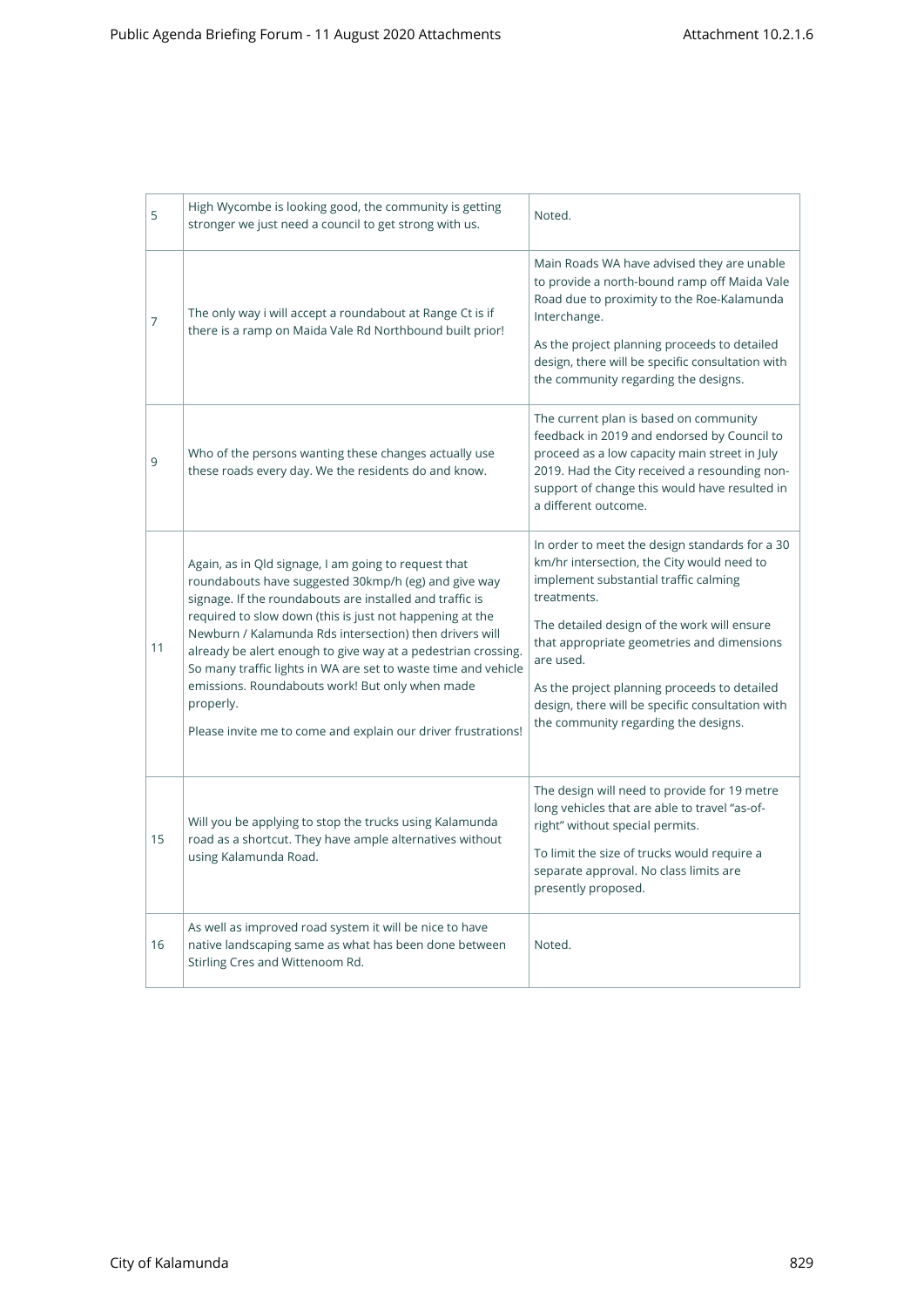### Written Submission

One written submission was received. The comments from the submission are included verbatim with identifying details redacted.

| Respondent                                                                                                                                                                                                                                                                                                                                                                                                                                                                                     | Comment                                                                                                                                                                                                                                                                                                                                                                                                                                                                                                                                           |            |                   |                     |
|------------------------------------------------------------------------------------------------------------------------------------------------------------------------------------------------------------------------------------------------------------------------------------------------------------------------------------------------------------------------------------------------------------------------------------------------------------------------------------------------|---------------------------------------------------------------------------------------------------------------------------------------------------------------------------------------------------------------------------------------------------------------------------------------------------------------------------------------------------------------------------------------------------------------------------------------------------------------------------------------------------------------------------------------------------|------------|-------------------|---------------------|
| $\mathbf{1}$                                                                                                                                                                                                                                                                                                                                                                                                                                                                                   | Thank you for the opportunity to give a local point of view on this proposal. I have lived in [<br>years and intend to live hear for another 40+ years. That is why I have found it necessary to comment on the<br>proposed changes.<br>I filled out the initial survey and have spent a lot of time reading through both the results and the concept<br>proposed. I also spent a significant amount of time looking at the traffic analysis for the area conducted by two<br>consulting companies working on different developments in the area. |            |                   | for 19              |
|                                                                                                                                                                                                                                                                                                                                                                                                                                                                                                |                                                                                                                                                                                                                                                                                                                                                                                                                                                                                                                                                   |            |                   |                     |
|                                                                                                                                                                                                                                                                                                                                                                                                                                                                                                | <b>Traffic Study</b>                                                                                                                                                                                                                                                                                                                                                                                                                                                                                                                              |            |                   |                     |
|                                                                                                                                                                                                                                                                                                                                                                                                                                                                                                | The traffic study on this project states that the road in its current form is at the design capacity of 15000vpd. I have<br>removed the crash stats for the Kalamunda/Roe hwy intersection, as these have already been addressed by the<br>current grade separation project underway. I also removed Kalamunda/Abernethy rd stats as this intersection not<br>changing.                                                                                                                                                                           |            |                   |                     |
|                                                                                                                                                                                                                                                                                                                                                                                                                                                                                                | The crash history highlights are as follows.                                                                                                                                                                                                                                                                                                                                                                                                                                                                                                      |            |                   |                     |
|                                                                                                                                                                                                                                                                                                                                                                                                                                                                                                | Newburn/Kalamunda/Chipping rds                                                                                                                                                                                                                                                                                                                                                                                                                                                                                                                    | 39 crashes | 0 hospitalisation | 9 medical treatment |
|                                                                                                                                                                                                                                                                                                                                                                                                                                                                                                | 9 other Minor intersections                                                                                                                                                                                                                                                                                                                                                                                                                                                                                                                       | 19 crashes | 1 hospitalisation | 3 medical treatment |
|                                                                                                                                                                                                                                                                                                                                                                                                                                                                                                | Mid block crashes                                                                                                                                                                                                                                                                                                                                                                                                                                                                                                                                 | 37 crashes | 2 hospitalisation | 8 medical treatment |
| The interesting facts out of the crash stats is that only 2 crashes were right angle collisions and only 1 crash<br>involved pedestrians. The reasoning for the extensive use of roundabouts in this concept is explained as reducing<br>right turn crashes. The crash heat map shows that 41% of the crashes occurred at a roundabout at<br>Newburn/Kalamunda/Chipping roads.<br>If you look at what is proposed to occur at specific intersections, I would like to highlight the following: |                                                                                                                                                                                                                                                                                                                                                                                                                                                                                                                                                   |            |                   |                     |
|                                                                                                                                                                                                                                                                                                                                                                                                                                                                                                |                                                                                                                                                                                                                                                                                                                                                                                                                                                                                                                                                   |            |                   |                     |
|                                                                                                                                                                                                                                                                                                                                                                                                                                                                                                | Kalamunda/Stirling cr intersection                                                                                                                                                                                                                                                                                                                                                                                                                                                                                                                |            |                   |                     |
| The proposed roundabout is much larger than at the other intersections as it states that it is designed to cater for<br>the swept path of a 19m prime mover and semi trailer as of right vehicle. As it is an "as of right vehicle", it is<br>permitted on any road in the network, so I would have thought that all of the roundabouts would have to be this<br>size. If an as of right vehicle can negotiate the other roundabouts, then why does this one need to be so large?              |                                                                                                                                                                                                                                                                                                                                                                                                                                                                                                                                                   |            |                   |                     |
|                                                                                                                                                                                                                                                                                                                                                                                                                                                                                                | <b>City's Response</b>                                                                                                                                                                                                                                                                                                                                                                                                                                                                                                                            |            |                   |                     |
| The Stirling Crescent roundabout concept has included the turning movements to and from Stirling Crescent,<br>which is necessary due to the higher proportion of heavy vehicles accessing from the north. The other<br>intersections are expected to mainly cater for through traffic along Kalamunda Road.<br>All roundabouts will be able to accommodate as-of-right vehicles, with the smaller roundabouts having a<br>concrete annulus that allows for rear wheels to pass over the kerb.  |                                                                                                                                                                                                                                                                                                                                                                                                                                                                                                                                                   |            |                   |                     |
|                                                                                                                                                                                                                                                                                                                                                                                                                                                                                                |                                                                                                                                                                                                                                                                                                                                                                                                                                                                                                                                                   |            |                   |                     |
|                                                                                                                                                                                                                                                                                                                                                                                                                                                                                                | The detailed design of the work will ensure that appropriate geometries and dimensions are used.                                                                                                                                                                                                                                                                                                                                                                                                                                                  |            |                   |                     |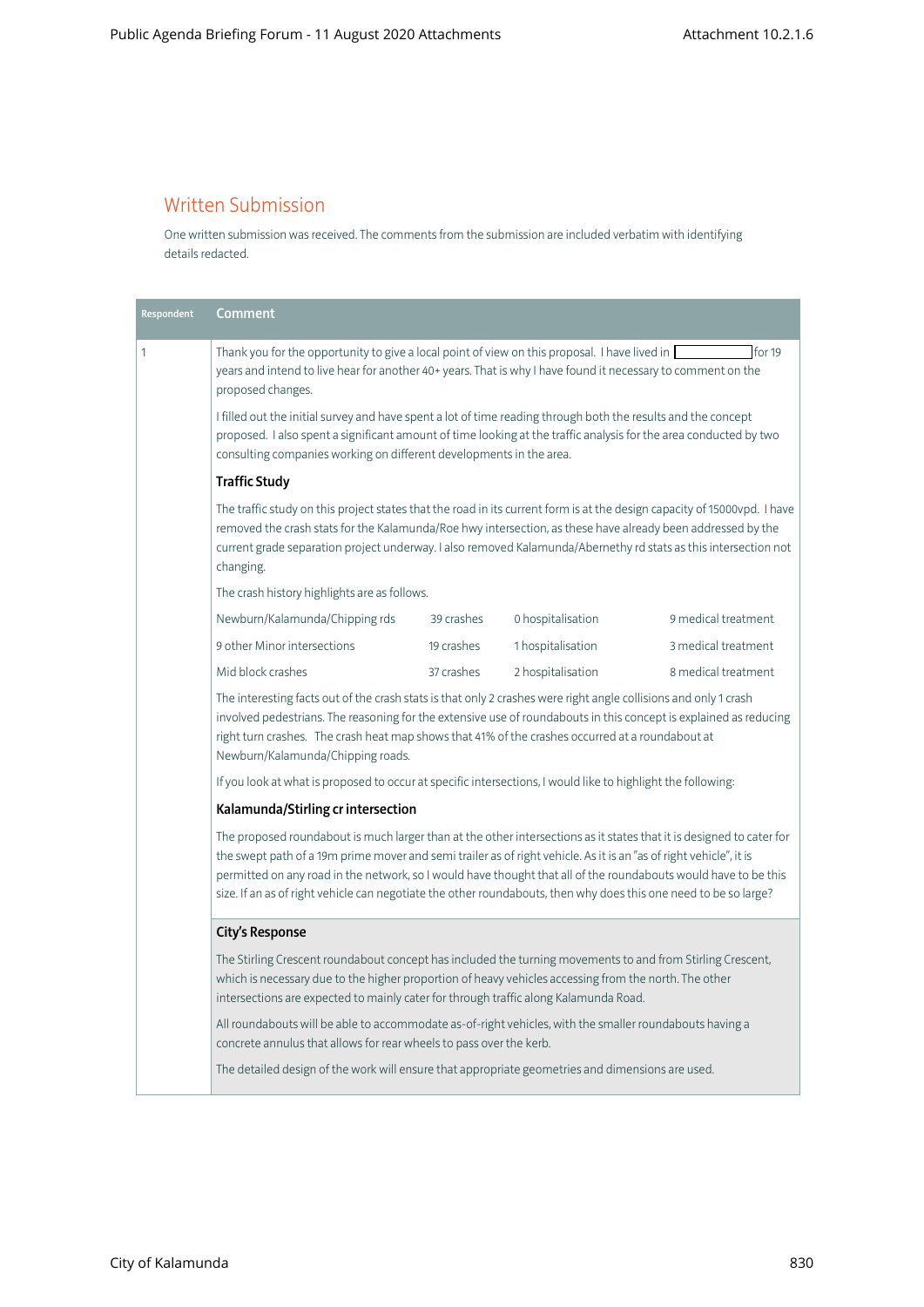### Respondent Comment 1 continued Shopping centre driveways The swept path analysis indicates that the right turn movement into High Wycombe Shopping Centre can accommodate an 8.8m design vehicle at both access 2 and 3. My experience as a driver gives me the knowledge that a vehicle takes as much, or more room to turn left than it does to turn right. I assume that the vehicles entering will be leaving at some stage, so why is there no swept path analysis on left turns. It is also my understanding that Coles 19m Prime mover and semi trailer delivery trucks exit the shopping centre at driveway 2, which is a left turn only driveway. How do they manage to get out without running over things? City's Response The swept path was provided because there is a proposal to modify the centre median, to prevent vehicles from exiting the shopping centre and trying to turn right. Because the left turn movement exiting the centre is not being changed, a swept path was not required. The detailed design of the work will ensure that appropriate geometries and dimensions are used. Cyril Rd Roundabout The report states that "It should be noted that access to Lot 57 and Lot 503 be facilitated directly into the new roundabout proposed at Kalamunda/Cyril rd intersection as illustrated at figure 19" Having sat in the Council chamber at a meeting regarding Welshpool/Lewis rd, it was proposed to have a roundabout to provide access to a private property. The answer given by the City Officer was "a private driveway onto a roundabout would not happen anywhere" There are 2 private driveways onto the roundabout and 2 more on the approach. This seems very dangerous to me. City's Response The comment refers to the intersection of Welshpool Road East and Lewis Road. If a roundabout was constructed at this location, private property access would not be permitted due to the road being a RAV route and having a higher speed zone. Whilst it should be avoided if possible, private property access can be included to lower speed zone roads. The detailed design of the work will ensure that appropriate geometries and dimensions are used.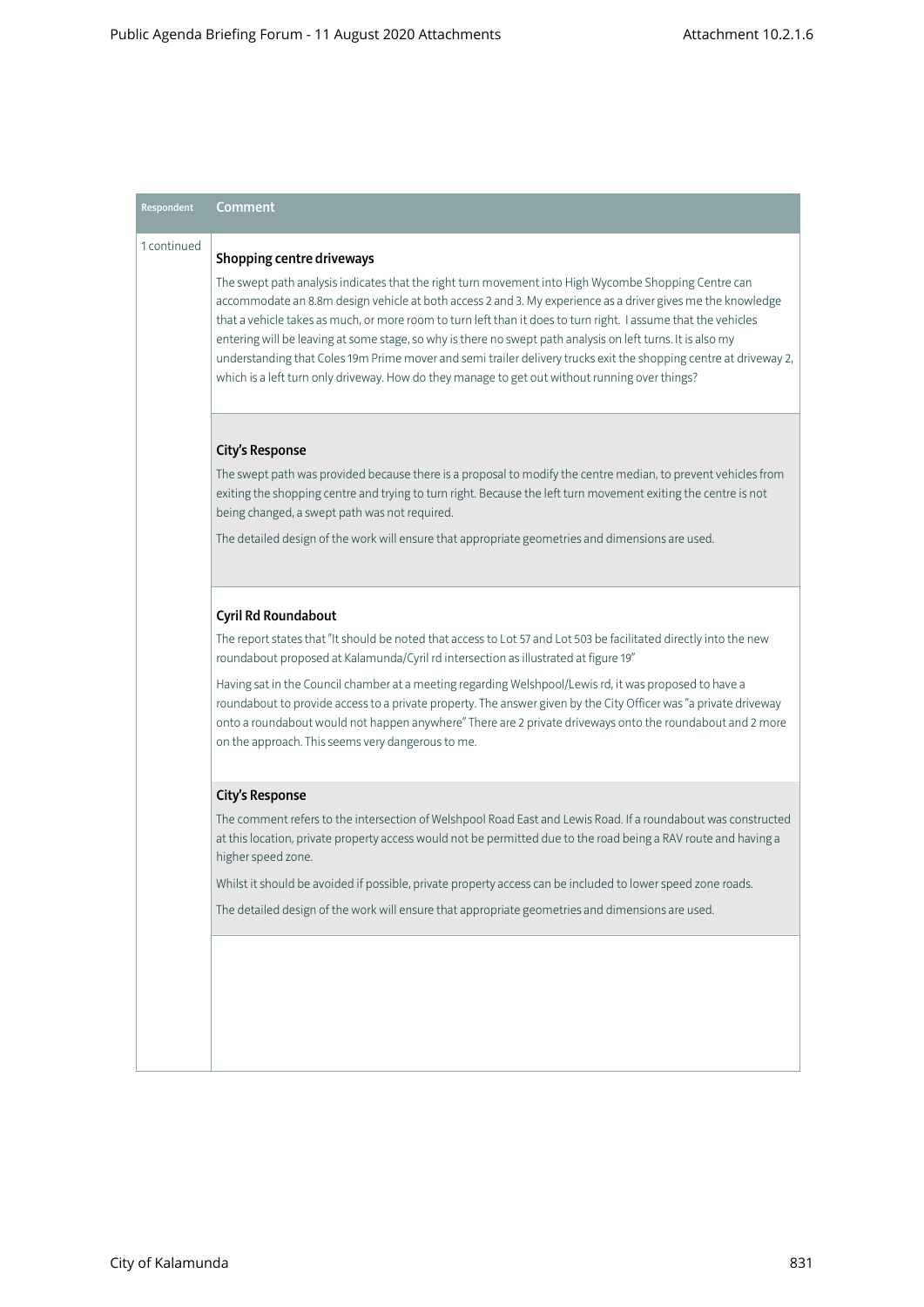## Respondent Comment 1 continued Hawkevale/Range ct Roundabout There was a transport impact assessment conducted by Shawmac in 2019 had the current vpd on Kalamunda rd measured at 16120. With the developments approved in Karingal Green, it was estimated to rise to 16654 vpd. The study states that "No additional potential road accidents are expected to occur due to the added traffic volume" it also states that "The intersection operates within capacity during Am and Pm peaks and will continue to do so with the approved developments." I use this intersection multiple times a day and the only issue I have ever had is vehicles queuing across the intersection at Pm peak. Again this will not happen once the grade separation in completed. By opening Range Ct and closing Rangeview rd, you will be completely changing the flow of traffic from Edney rd to Rangeview Rd. As there is already traffic calming devices on Rangeview rd, there has clearly been a traffic issue and complaints on this road in the past. City's Response Comment noted. Transport Impact Assessments are prepared to address specifically the impact of the development. The Kalamunda Road Study has been prepared to identify how the roads can change to meet the desired future road environment. Bus Embayments It is proposed to remove all bus embayments except those located at the shops. It states that "Buses stopping in the lane of traffic have been used in several situations to assist with road calming measures." Is that what we want on a road that will see an increase in frequency of buses due to the railway station and on a road that is currently functioning above design capacity? It is also recommended that the proposed bus embayment to the west of Cyril Road (westbound direction) be retained in order to reduce the potential impact of this bus stop on traffic operations at the Kalamunda Rd/Cyril Road intersection. Why isn't the same applied to the bus stops on the eastern side of the Hawkevale roundabout. City's Response The Public Transport Authority's preference is not to have bus embayments except for timed stops. This is standard throughout the City. The proposed designs are intended to support the intended road capacity. The need for the bus embayment west of Cyril will be reviewed at detailed design stage.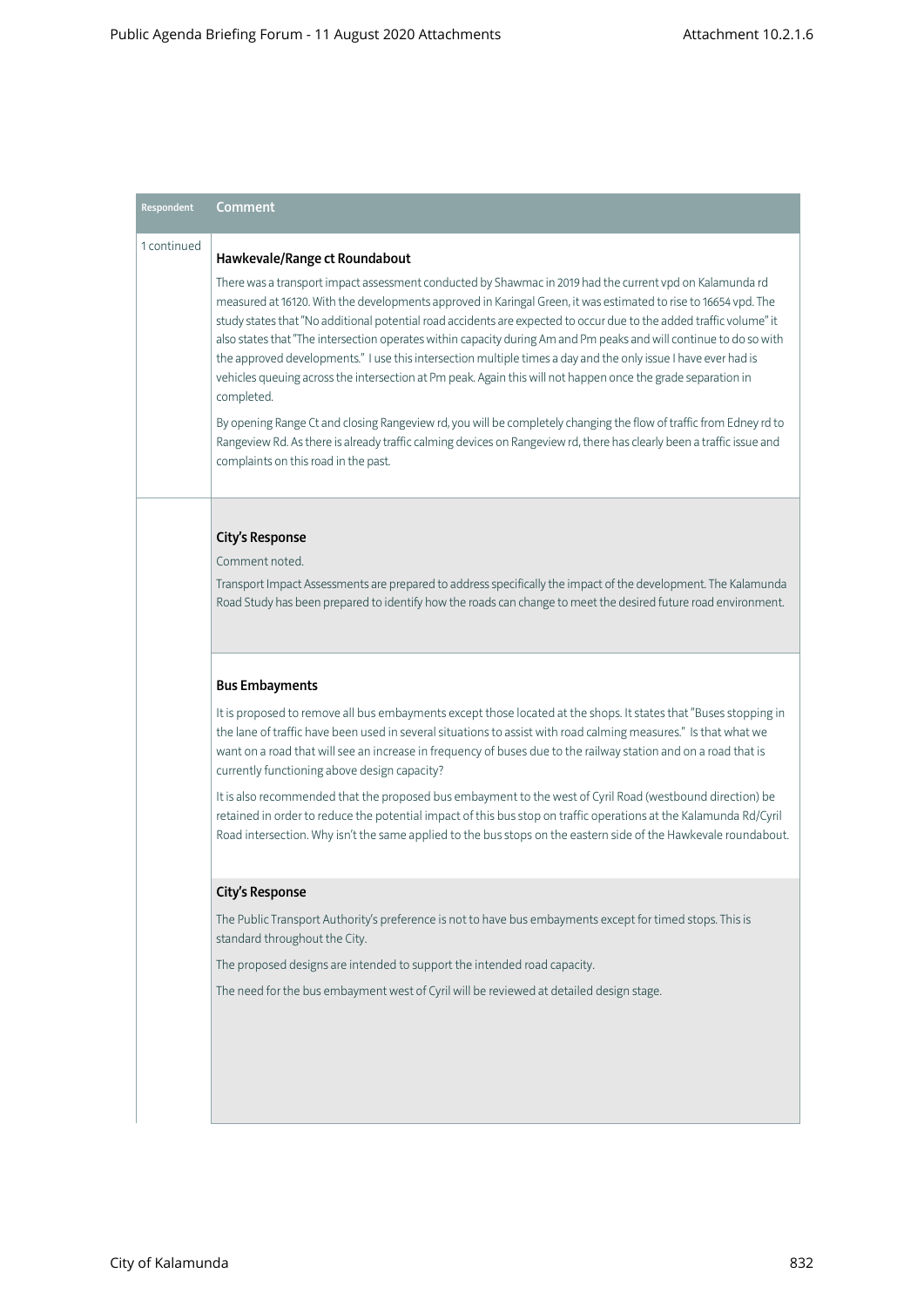| Respondent  | <b>Comment</b>                                                                                                                                                                                                                                                                                                                                                                                                                                                                                                                                                                                                                                                                                                                                           |  |  |
|-------------|----------------------------------------------------------------------------------------------------------------------------------------------------------------------------------------------------------------------------------------------------------------------------------------------------------------------------------------------------------------------------------------------------------------------------------------------------------------------------------------------------------------------------------------------------------------------------------------------------------------------------------------------------------------------------------------------------------------------------------------------------------|--|--|
|             | <b>Cycle Lanes</b>                                                                                                                                                                                                                                                                                                                                                                                                                                                                                                                                                                                                                                                                                                                                       |  |  |
|             | There are 2 types of cyclists, Commuters and Recreational Cyclists. According to Ausroads guide to road design<br>part 4b - roundabouts may not be as safe for cyclists as other road users. The changes to cycle conditions<br>proposed leave big sections of Kalamunda road without a cycle lane. A commuter will not go from on road cycling<br>to path cycling 4 times and contend with numerous cross streets and driveways in the length between Abernethy<br>and Roe Hwy. They will stay on the road and be faced with numerous pinch points at roundabouts and traffic<br>islands.                                                                                                                                                               |  |  |
|             | <b>City's Response</b>                                                                                                                                                                                                                                                                                                                                                                                                                                                                                                                                                                                                                                                                                                                                   |  |  |
|             | Confident cyclists are able to take prime position along the road lanes and through roundabouts.                                                                                                                                                                                                                                                                                                                                                                                                                                                                                                                                                                                                                                                         |  |  |
|             | All cyclists have the choice of riding on the road or taking shared paths when needed.                                                                                                                                                                                                                                                                                                                                                                                                                                                                                                                                                                                                                                                                   |  |  |
|             | The detailed design of the work will ensure that appropriate geometries and dimensions are used.                                                                                                                                                                                                                                                                                                                                                                                                                                                                                                                                                                                                                                                         |  |  |
|             | Timeline                                                                                                                                                                                                                                                                                                                                                                                                                                                                                                                                                                                                                                                                                                                                                 |  |  |
|             | The project timeline proposes that the first work will occur between Cyril rd to Roe Hwy. This section of road<br>already has a Shared path and on road cycling lanes on both sides of the road. Section 1 that has no footpath or on<br>road cycle lane will not get any improvement until 2030 or later.                                                                                                                                                                                                                                                                                                                                                                                                                                               |  |  |
| 1 continued | <b>City's Response</b>                                                                                                                                                                                                                                                                                                                                                                                                                                                                                                                                                                                                                                                                                                                                   |  |  |
|             | The project timeline is indicative, and is based on forecast traffic needs. Actual project timing will be subject to<br>periodic review of needs, and funding.                                                                                                                                                                                                                                                                                                                                                                                                                                                                                                                                                                                           |  |  |
|             | Conclusion                                                                                                                                                                                                                                                                                                                                                                                                                                                                                                                                                                                                                                                                                                                                               |  |  |
|             | When I filled out the initial survey for this project, I was presented with pretty pictures and asked to choose how I<br>would like the road to look. There was not one roundabout in any of these pictures and it was the City of<br>Kalamunda who suggested roundabouts for this section of road, not Cardno who were the hired experts for this<br>project. With the Grade separated intersection currently under construction, combined with this proposal, there<br>will be a total of 6 roundabouts in under 2km of road. I would have thought that the lesson on roundabouts on<br>Kalamunda road would have been learnt from the hundreds of thousands of dollars spent and multiple attempts<br>on the Newburn/Kalamunda/Chipping intersection. |  |  |
|             | This road will have buses stopping in the lane causing tailbacks across intersections and cyclists zig zagging on<br>and off the road trying to avoid being crushed by buses, trucks and cars.                                                                                                                                                                                                                                                                                                                                                                                                                                                                                                                                                           |  |  |
|             | It is proposed to spend over 17 million dollars on a road to make it inconvenient for trucks that have as much right<br>to use the road as cars, cyclists and pedestrians. This road will have no increased capacity and no room for<br>expansion in the future.                                                                                                                                                                                                                                                                                                                                                                                                                                                                                         |  |  |
|             | The explanation that will be given is that "this is just a concept", but based on the turnover of staff at the City of<br>Kalamunda in the last five years, by the time this is completed, no one that approved this concept will be around<br>to explain it and it will be the residents left with a grid locked and dangerous road post 2032.                                                                                                                                                                                                                                                                                                                                                                                                          |  |  |
|             | While I concede that this road does need some improvement and I have lost the battle for a dual carriageway, I<br>would like to see this road as a single lane each way with bus bays and a continuous cycle lane the entire length.                                                                                                                                                                                                                                                                                                                                                                                                                                                                                                                     |  |  |